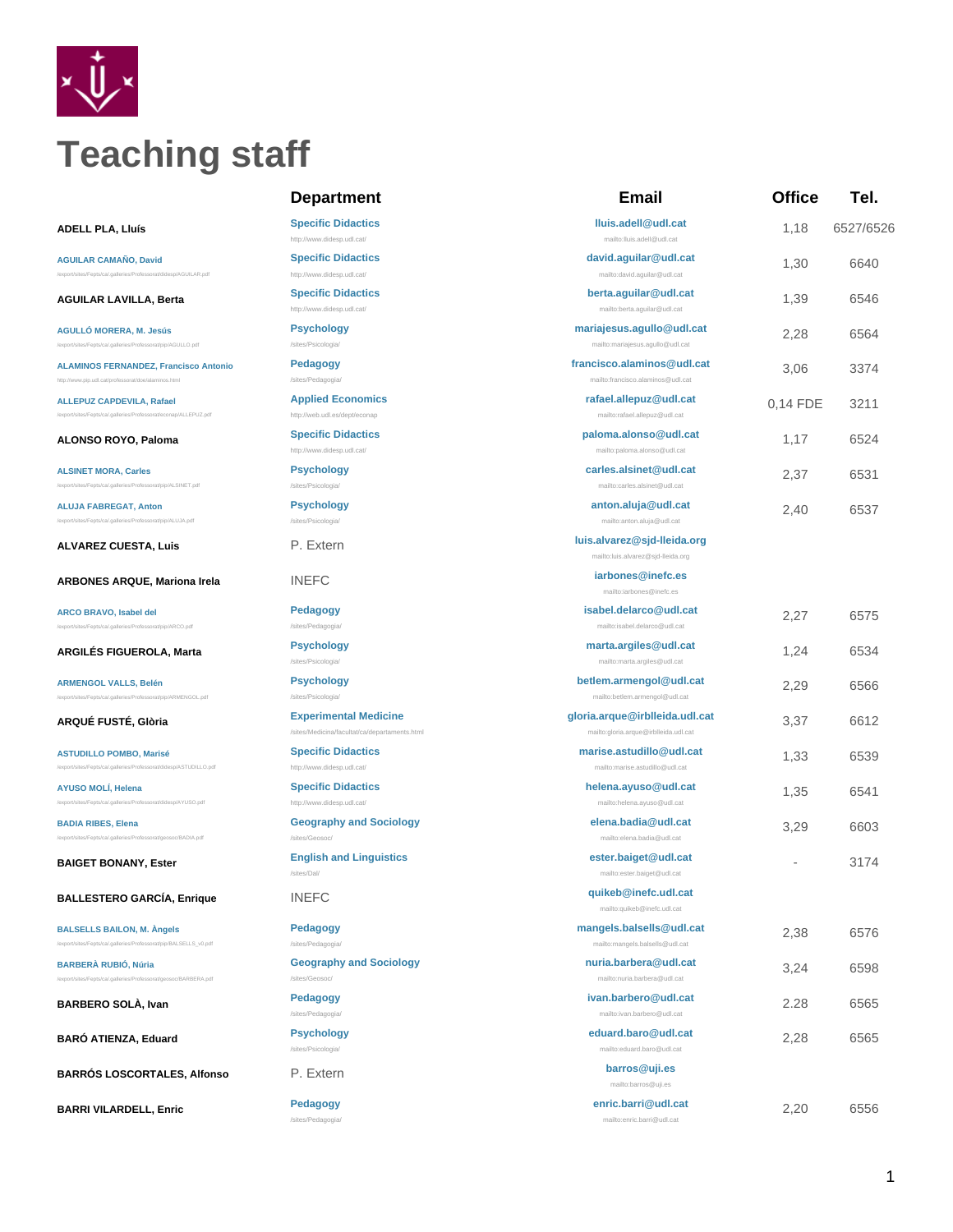

**BELINCHON MAJORAL, Florià** /export/sites/Fepts/ca/.galleries/Professorat/didesp/BELINCHON.pdf

**BENABARRE RIBALTA, Rosa CENABARRE RIBALTA**, **Rosa** 

**BENITO HERRÁEZ, Eva Maria** /export/sites/Fepts/ca/.galleries/Professorat/pip/BENITO.pdf

**BERENGUER GARCIA, Iolanda** es/Fepts/ca/.galleries/Professorat/historia/BENITO.pdf

**BERGÉ COMELLA, Jordi Geography Geography Geography** 

**BERNAD CAVERO, Olga** /export/sites/Fepts/ca/.galleries/Professorat/geosoc/BERNAD.pdf

**BLANCH PLANA, Àngel** s/Fepts/ca/.galleries/Professorat/pip/BLANCH.pdf

**BLANCO CALVO, Eduardo** /export/sites/Fepts/ca/.galleries/Professorat/pip/BLANCO\_E.pdf

**BLANCO NESPEIRA, Alfonso INEFC.** 

**BLAVIA GALINDO, Carolina Geography Geography Geography and Sociology** 

**BOIX TORRAS, Jacint Experim** 

**BONASTRA TOLOS, Quim**

**BONET MASSANA, Noemí Psychology**

**BONJORN SANTESMASES, Sònia Specific** 

c/BONASTRA.pdf

**BORGES SAÍZ, Federico English** 

**BORREGO TARRAGÓ, Alícia Pedagogy** 

**BOSA LÓPEZ, Laura Psychology** 

**BRESCÓ BAIGÉS, Enric** .<br>pip/BRESCO.pdf

**CAÑADAS RICO, Ariadna English** 

**CADENS ROCA, Maria INEFC** 

**CAMERINO FOGUET, Oleguer INEFC.** 

/export/sites/Fepts/ca/.galleries/Professorat/medicina/CAMPANERA.pdf

**CAMPANERA REIG, Sílvia**

**CANELA XANDRI, Anna CANELA XANDRI, Anna** 

**CANO SOBREVALS, Jordi** /export/sites/Fepts/ca/.galleries/Professorat/didesp/CANO.pdf

**CANTON BADELL, Albert INEFC.** 

**[CAPDEVILA MARQUÉS, Carles](http://www.math.udl.cat/staff_CarlesCapdevilaMarques)** [http://www.math.udl.cat/staff\\_CarlesCapdevilaMarques](http://www.math.udl.cat/staff_CarlesCapdevilaMarques)

**[CAPDEVILA TOMÁS, Yolanda](http://www.didesp.udl.cat/?page_id=1768)** /www.didesp.udl.cat/?page\_id=1768

**CARDEÑOSA LÓPEZ, Elena** oc/CARDENC

| <b>Specific Didactics</b>                                                     | floria.belinchon@udl.cat<br>mailto:floria.belinchon@udl.cat   | 1,12               | 6518 |
|-------------------------------------------------------------------------------|---------------------------------------------------------------|--------------------|------|
| http://www.didesp.udl.cat/<br><b>Geography and Sociology</b>                  | rosa.benabarre@udl.cat                                        |                    |      |
| /sites/Geosoc/                                                                | mailto:rosa.benabarre@udl.cat                                 | 2,15               | 6638 |
| <b>Psychology</b><br>/sites/Psicologia/                                       | eva.benito@udl.cat<br>mailto:eva.benito@udl.cat               | 2,21               | 6557 |
| <b>Specific Didactics</b><br>http://www.didesp.udl.cat/                       | iolanda.berenguer@udl.cat<br>mailto:iolanda.berenguer@udl.cat | 1,17               | 6525 |
| <b>Geography and Sociology</b><br>/sites/Geosoc/                              | jordi.berge@udl.cat<br>mailto:jordi.berge@udl.cat             | $-$                |      |
| <b>Pedagogy</b><br>/sites/Pedagogia/                                          | olga.bernad@udl.cat<br>mailto:olga.bernad@udl.cat             | 2.15               | 6638 |
| <b>Psychology</b><br>/sites/Psicologia/                                       | angel.blanch@udl.cat<br>mailto:angel.blanch@udl.cat           | 2,36               | 6529 |
| P. Extern                                                                     | eduardo.blanco@uma.es<br>mailto:eduardo.blanco@uma.es         |                    |      |
| <b>INEFC</b>                                                                  | ablanco@inefc.udl.cat<br>mailto:ablanco@inefc.udl.cat         |                    |      |
| <b>Geography and Sociology</b><br>/sites/Geosoc/                              | carolina.blavia@udl.cat<br>mailto:carolina.blavia@udl.cat     | 3,26               | 6601 |
| <b>Experimental Medicine</b><br>/sites/Medicina/facultat/ca/departaments.html | jacint.boix@udl.cat<br>mailto:jacint.boix@udl.cat             |                    | 2404 |
| <b>Geography and Sociology</b><br>/sites/Geosoc/                              | quim.bonastra@udl.cat<br>mailto:quim.bonastra@udl.cat         | 3,32               | 6607 |
| <b>Psychology</b><br>/sites/Psicologia/                                       | noemi.bonet@udl.cat<br>mailto:noemi.bonet@udl.cat             | 1,25               | 6532 |
| <b>Specific Didactics</b><br>http://www.didesp.udl.cat/                       | sonia.bonjorn@udl.cat<br>mailto:sonia.bonjorn@udl.cat         | 1,12               | 6518 |
| <b>English and Linguistics</b><br>/sites/Dal/                                 | federico.borges@udl.cat<br>mailto:federico.borges@udl.cat     | 3,17               | 6592 |
| <b>Pedagogy</b><br>/sites/Pedagogia/                                          | alicia.borrego@udl.cat<br>mailto:alicia.borrego@udl.cat       | 2,42               | 6580 |
| <b>Psychology</b><br>/sites/Psicologia/                                       | laura.bosa@udl.cat<br>mailto:laura.bosa@udl.cat               | 2,21               | 6557 |
| Pedagogy<br>/sites/Pedagogia/                                                 | enric.bresco@udl.cat<br>mailto:enric.bresco@udl.cat           | 0,06<br>Polivalent | 3302 |
| <b>English and Linguistics</b><br>/sites/Dal/                                 | ariadna.canadas@udl.cat<br>mailto:ariadna.canadas@udl.cat     | 3,17               | 6592 |
| <b>INEFC</b>                                                                  | mcadens@gencat.cat<br>mailto:mcadens@gencat.cat               |                    |      |
| <b>INEFC</b>                                                                  | ocamerino@inefc.udl.cat<br>mailto:ocamerino@inefc.udl.cat     |                    |      |
| <b>Psychology</b><br>/sites/Psicologia/                                       | silvia.campanera@udl.cat<br>mailto:silvia.campanera@udl.cat   |                    |      |
| <b>Chemical</b><br>/sites/Etsea/dept/quimica                                  | anna.canela@udl.cat<br>mailto:anna.canela@udl.cat             | 3,17               | 6592 |
| <b>Specific Didactics</b><br>http://www.didesp.udl.cat/                       | jordi.cano@udl.cat<br>mailto:jordi.cano@udl.cat               | 1,39               | 6546 |
| <b>INEFC</b>                                                                  | acanton@inefc.es<br>mailto:acanton@inefc.es                   |                    |      |
| <b>Mathematics</b>                                                            | carles.capdevila@udl.cat                                      |                    |      |
| http://www.matematica.udl.es/                                                 | mailto:carles.capdevila@udl.cat                               | 1,03 FDE           | 3317 |

**[Specific Didactics](http://www.didesp.udl.cat/)** <http://www.didesp.udl.cat/>

**Geography and Sociology**

/sites/Geosoc/

mailto:elena.cardenosa@udl.cat

**yolanda.capdevila@udl.cat** mailto:yolanda.capdevila@udl.cat

**elena.cardenosa@udl.cat**

1,40 3452

3,24 6598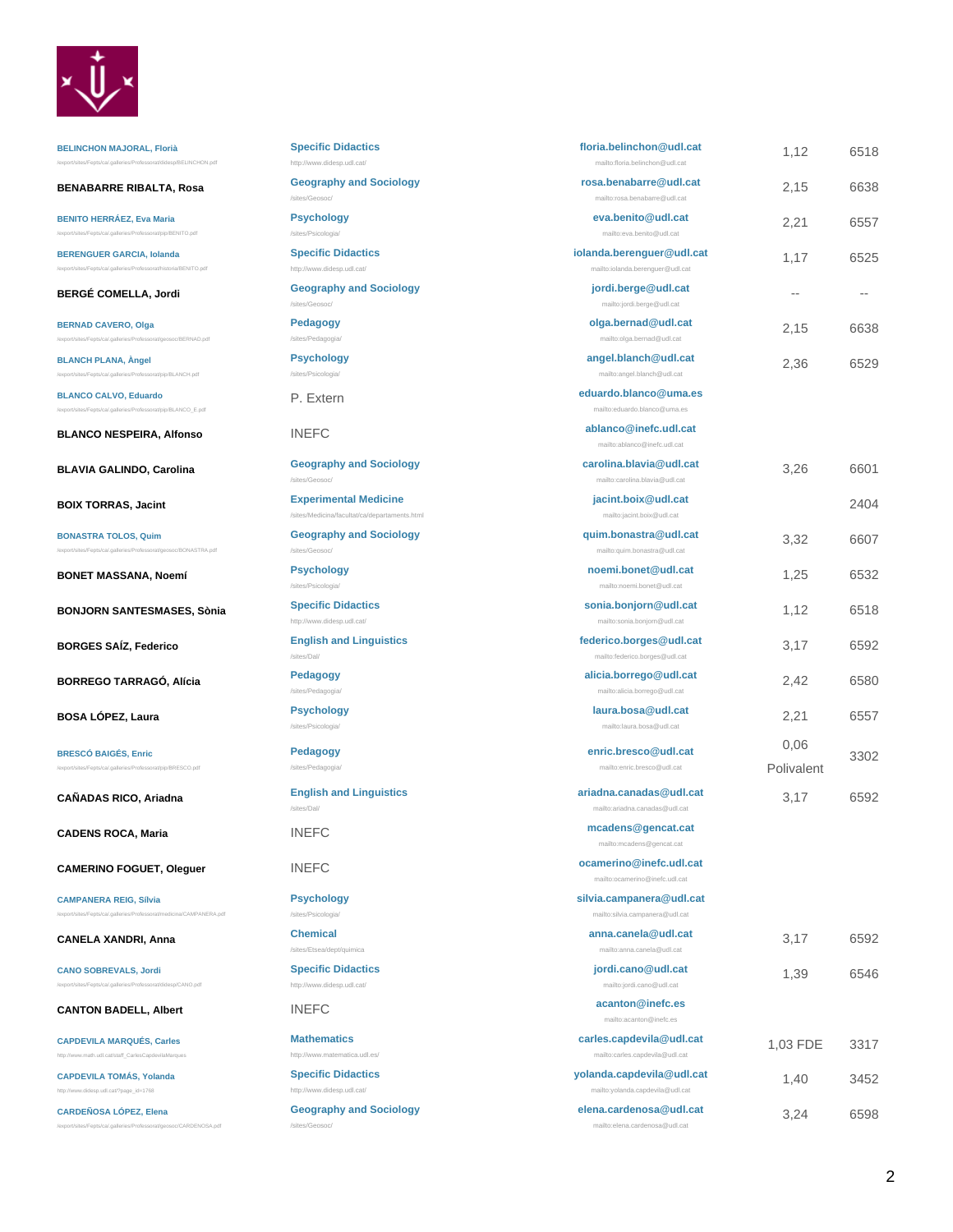

**CARNÉ TORRENT, Josep Maria Biography** Specific

**CARNÉS VENDRELL, Anna Psychology**

**CARRERA FARRAN, Fco. Xavier** /export/sites/Fepts/ca/.galleries/Professorat/pip/CARRERA.pdf

**CARRERAS VILANOVA, David MINEFC.** 

**CASADO GUAL, Núria**

**CASANOVAS CATALÀ, Montserrat** /export/sites/Fepts/ca/.galleries/Professorat/didesp/CASANOVAS.pdf

/export/sites/Fepts/ca/.galleries/Professorat/dal/CASADO.pdf

**CASTAÑER BALCELLS, Marta INEFC.** 

**CATALÀ SANCHO, Mar Pedagogy**

**CAVALCANTE, Silvia do Patrocinio Psychology**

**CELY RODRÍGUEZ, Diana Patricia** Psychology

**CERVIÑO ABELEDO, Irimia Geography Geography** 

**CHALONS FONT, Ana.**<br> **Convert** 

**CIRER SASTRE, Rafael <b>Replace** INEFC

**CLARÀ GARANGOU, Marc** /export/sites/Fepts/ca/.galleries/Professorat/pip/CLARA\_M.pdf

**COIDURAS RODRÍGUEZ, Jordi L.** /export/sites/Fepts/ca/.galleries/Professorat/pip/COIDURAS.pdf

**COMAS PEREYRA, Jorge Sebastian** Basic Medical Sciences

**COMAS RODRÍGUEZ, Carles** ica/COMAS.pdf

**CONESA MILIAN, Enric Specific** 

**CORBI SOLER, Francisco INEFC.** 

**CORNADÓ TEIXIDÓ, M. Pau**

**CORONA CALVET, Emília** Psychology

/sites/Filcat/index.php/personal-docent-i-tutories/userprofile/mpau\_cornado

**CORTADA TEHÀS, Teresa CONVERTS-DEPTS-DEPTS-DEPTS-DEPT.** 

**COTS CAIMONS, Josep Maria** /export/sites/Fepts/ca/.galleries/Professorat/msec/COTS.pdf

**CUADRADO CANO, Carmen Catalan** 

**CUADROS AGUILERA, Pol** /sites/DretPublic/PersonalDocent/cuadros/index.html

**CUJBA, Andrea**

**CURTO REVERTÉ, Andreu Pedagogy**

/export/sites/Fepts/ca/.galleries/Professorat/psicologia/CUJBA.pdf

**CUTILLAS ALBERICH, Laia [Specific Didactics](http://www.didesp.udl.cat/)**

| <b>Specific Didactics</b>                                  | josepmaria.carne@udl.cat                                            | 1,18             | 6526 |
|------------------------------------------------------------|---------------------------------------------------------------------|------------------|------|
| http://www.didesp.udl.cat/<br><b>Psychology</b>            | mailto:josepmaria.carne@udl.cat<br>anna.carnes@udl.cat              |                  |      |
| /sites/Psicologia/                                         | mailto:anna.carnes@udl.cat                                          | 1,26             | 6532 |
| <b>Pedagogy</b><br>/sites/Pedagogia/                       | xavier.carrera@udl.cat<br>mailto:xavier.carrera@udl.cat             | 2,39             | 6577 |
| <b>INEFC</b>                                               | dcarreras@inefc.udl.cat<br>mailto:dcarreras@inefc.udl.cat           |                  |      |
| <b>English and Linguistics</b><br>/sites/Dal/              | nuria.casado@udl.cat<br>mailto:nuria.casado@udl.cat                 | 3,12             | 6585 |
| <b>Specific Didactics</b><br>http://www.didesp.udl.cat/    | montserrat.casanovas@udl.cat<br>mailto:montserrat.casanovas@udl.cat | 1,13             | 6519 |
| <b>INEFC</b>                                               | castaner@inefc.udl.cat<br>mailto:castaner@inefc.udl.cat             |                  |      |
| <b>Pedagogy</b><br>/sites/Pedagogia/                       | mar.catala@udl.cat<br>mailto:mar.catala@udl.cat                     | 2,21             | 6557 |
| <b>Psychology</b><br>/sites/Psicologia/                    | silvia.cavalcante@udl.cat<br>mailto:silvia.cavalcante@udl.cat       | 1,26             | 6563 |
| <b>Psychology</b><br>/sites/Psicologia/                    | diana.cely@udl.cat<br>mailto:diana.cely@udl.cat                     | 2,28             | 6564 |
| <b>Geography and Sociology</b><br>/sites/Geosoc/           | irimia.cervino@udl.cat<br>mailto:irimia.cervino@udl.cat             | 3,09             | 6621 |
| Conveni FEPTS-Dept. Ensenyament                            | ana.chalons@udl.cat<br>mailto:ana.chalons@udl.cat                   |                  |      |
| <b>INEFC</b>                                               | rcirer@gencat.cat<br>mailto:rcirer@gencat.cat                       |                  |      |
| <b>Psychology</b><br>/sites/Psicologia/                    | marc.clara@udl.cat<br>mailto:marc.clara@udl.cat                     | 1,29             | 6536 |
| Pedagogy<br>/sites/Pedagogia/                              | jordi.coiduras@udl.cat<br>mailto:jordi.coiduras@udl.cat             | 2,41             | 6579 |
| <b>Basic Medical Sciences</b>                              | jorgecomas@diei.udl.cat                                             |                  |      |
| /sites/Cmb/ca/                                             | mailto:jorgecomas@diei.udl.cat                                      |                  |      |
| <b>Mathematics</b><br>http://www.matematica.udl.es/        | carles.comas@udl.cat<br>mailto:carles.comas@udl.cat                 | 3,15             | 6588 |
| <b>Specific Didactics</b><br>http://www.didesp.udl.cat/    | enric.conesa@udl.cat<br>mailto:enric.conesa@udl.cat                 | 1,40             | 3452 |
| <b>INEFC</b>                                               | fcorbi@inefc.es<br>mailto:fcorbi@inefc.es                           |                  |      |
| <b>Catalan Filology and Comunication</b><br>/sites/Filcat/ | pau.cornado@udl.cat<br>mailto:pau.cornado@udl.cat                   | 3,35             | 6610 |
| <b>Psychology</b><br>/sites/Psicologia/                    | emilia.corona@udl.cat<br>mailto:emilia.corona@udl.cat               | 2,37             | 6531 |
| Conveni FEPTS-Dept. Ensenyament                            | tcortada@pip.udl.cat<br>mailto:tcortada@pip.udl.cat                 | $\overline{a}$   |      |
| <b>English and Linguistics</b><br>/sites/Dal/              | josepm.cots@udl.cat<br>mailto:josepm.cots@udl.cat                   | 2.22<br>Rectorat | 3135 |
| <b>Catalan Filology and Comunication</b><br>/sites/Filcat/ | carmen.cuadrado.udl.cat<br>mailto:carmen.cuadrado.udl.cat           |                  |      |

**pol.cuadros@udl.cat** mailto:pol.cuadros@udl.cat

**andreea.cujba@udl.cat** mailto:andreea.cujba@udl.cat

**andreu.curto@udl.cat** mailto:andreu.curto@udl.cat

**laia.cutillas@udl.cat** mailto:laia.cutillas@udl.cat

**Public Law** /sites/DretPublic/

**Psychology** /sites/Psicologia/

/sites/Pedagogia/

<http://www.didesp.udl.cat/>

3

2,06 FDE 3275

1,25 6532

3,39 6584

1,17 6524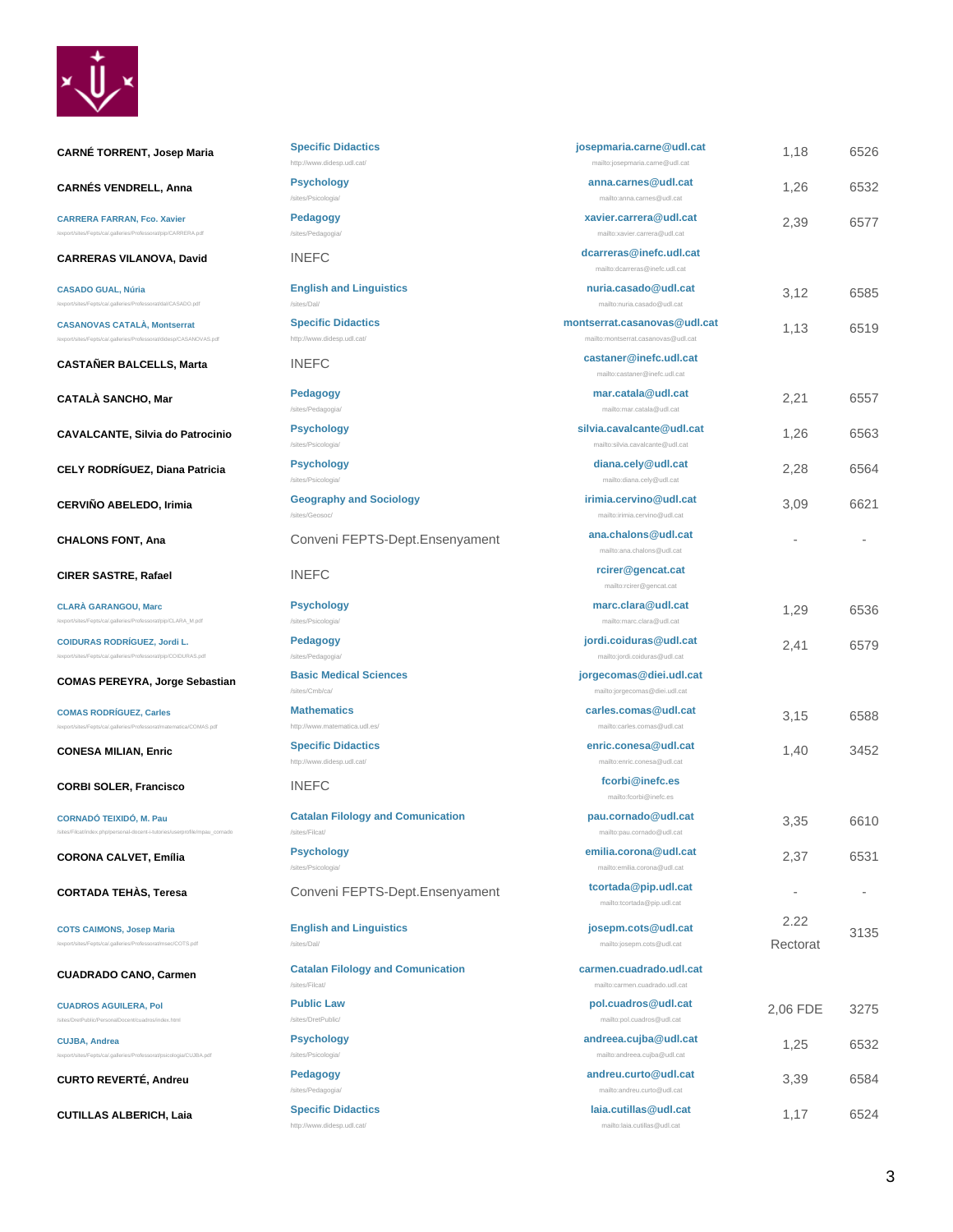

| <b>DAMIAN DA SILVA, Sabrine</b>                                                                           | <b>INEFC</b>                                                                  | sdamian@gencat.cat<br>mailto:sdamian@gencat.cat                   |                         |      |
|-----------------------------------------------------------------------------------------------------------|-------------------------------------------------------------------------------|-------------------------------------------------------------------|-------------------------|------|
| DE MIGUEL CABEZUDO, Juan                                                                                  | <b>Pedagogy</b><br>/sites/Pedagogia/                                          | juan.demiguel@udl.cat<br>mailto:juan.demiguel@udl.cat             | 3,39                    | 6584 |
| DE PANO RODRÍGUEZ, Álvaro                                                                                 | <b>Specific Didactics</b><br>http://www.didesp.udl.cat/                       | alvaro.depano@udl.cat<br>mailto:alvaro.depano@udl.cat             | 1,40                    | 3452 |
| DE VEGA CASASSAS, Mònica<br>/export/sites/Fepts/ca/.galleries/Professorat/didesp/DEVEGA.pdf               | <b>Specific Didactics</b><br>http://www.didesp.udl.cat/                       | monica.devega@udl.cat<br>mailto:monica.devega@udl.cat             | 1,18                    | 6527 |
| DELGADO DURÁN, Antonio                                                                                    | <b>Psychology</b><br>/sites/Psicologia/                                       | antonio.delgado@dif.udl.cat<br>mailto:antonio.delgado@dif.udl.cat | 1,26                    | 6563 |
| DELTELL ARMADA, Núria                                                                                     | Conveni FEPTS-Paeria                                                          | nuria.deltell@udl.cat<br>mailto:nuria.deltell@udl.cat             |                         |      |
| <b>DESFILIS BARCELÓ, Ester</b>                                                                            | <b>Experimental Medicine</b><br>/sites/Medicina/facultat/ca/departaments.html | ester.desfilis@udl.cat<br>mailto:ester.desfilis@udl.cat           | 3,37                    | 6612 |
| <b>DOLCET IBARS, Iolanda</b>                                                                              | <b>Specific Didactics</b><br>http://www.didesp.udl.cat/                       | iolanda.dolcet@udl.cat<br>mailto:iolanda.dolcet@udl.cat           | 1,39                    | 6546 |
| DOLCET SERRA, Joan Marc                                                                                   | <b>Psychology</b><br>/sites/Psicologia/                                       | juan.dolcet@udl.cat<br>mailto:juan.dolcet@udl.cat                 | 1,25                    | 6533 |
| <b>DOMINGO COLL, Jordi</b><br>/export/sites/Fepts/ca/.galleries/Professorat/geosoc/DOMINGO.pdf            | <b>Geography and Sociology</b><br>/sites/Geosoc/                              | jordi.domingo@udl.cat<br>mailto:jordi.domingo@udl.cat             | 3,30                    | 6605 |
| <b>DUQUE ROCA, Martina</b>                                                                                | <b>Specific Didactics</b><br>http://www.didesp.udl.cat/                       | martina.duque@udl.cat<br>mailto:martina.duque@udl.cat             | 1.18                    | 6527 |
| DURAN DELGADO, M. Immaculada                                                                              | <b>INEFC</b>                                                                  | cduran@inefc.es<br>mailto:cduran@inefc.es                         |                         |      |
| <b>ENCISO RODRÍGUEZ, Pere</b><br>/export/sites/Fepts/ca/.galleries/Professorat/econap/ENCISO.pdf          | <b>Applied Economics</b><br>http://web.udl.es/dept/econap                     | pere.enciso@udl.cat<br>mailto:pere.enciso@udl.cat                 | 0.12/2.38<br><b>FDE</b> | 3304 |
| <b>ENSENYAT SOLE, Assumpta</b>                                                                            | <b>INEFC</b>                                                                  | aensenat@inefc.es<br>mailto:aensenat@inefc.es                     |                         |      |
| ERTA MAJÓ, Arnau                                                                                          | Pedagogy<br>/sites/Pedagogia/                                                 | arnau.erta@udl.cat<br>mailto:arnau.erta@udl.cat                   | 2,11                    | 6617 |
| ESCOLAR BAÑERES, Maria Alba                                                                               | <b>Psychology</b><br>/sites/Psicologia/                                       | alba.escolar@udl.cat<br>mailto:alba.escolar@udl.cat               | 6564                    |      |
| <b>ESPUÑES MOLINS, Mercè</b>                                                                              | <b>Geography and Sociology</b><br>/sites/Geosoc/                              | merce.espunyes@udl.cat<br>mailto:merce.espunyes@udl.cat           | 3,24                    | 6597 |
| <b>ESTEVE CAPDEVILA, Montserrat</b>                                                                       | <b>Pedagogy</b><br>/sites/Pedagogia/                                          | montserrat.esteve@udl.cat<br>mailto:montserrat.esteve@udl.cat     | 2,21                    | 6557 |
| ESTRADA PLANA, Verònica                                                                                   | <b>Psychology</b><br>/sites/Psicologia/                                       | veronica.estrada@udl.cat<br>mailto:veronica.estrada@udl.cat       | 3,16                    | 6594 |
| <b>ESTRADA ROCA, Assumpta</b><br>/export/sites/Fepts/ca/.galleries/Professorat/matematica/ESTRADA.pdf     | <b>Mathematics</b><br>http://www.matematica.udl.es/                           | assumpta.estrada@udl.cat<br>mailto:assumpta.estrada@udl.cat       | 3.14                    | 6589 |
| ET TALYDY BAHIJ, Abderrafie                                                                               | <b>Geography and Sociology</b><br>/sites/Geosoc/                              | abderrafie.ettalydy@udl.cat<br>mailto:abderrafie.ettalydy@udl.cat |                         |      |
| <b>EZCURRA CIAURRIZ, Francisco Javier</b>                                                                 | <b>Mathematics</b><br>http://www.matematica.udl.es/                           | xavier.ezcurra@udl.cat<br>mailto:xavier.ezcurra@udl.cat           | 1,02FDET                | 3316 |
| <b>EZQUERRA GARCIA, Carles</b>                                                                            | <b>Mathematics</b><br>http://www.matematica.udl.es/                           | carles.ezquerra@udl.cat<br>mailto:carles.ezquerra@udl.cat         | 3.19                    | 6590 |
| <b>FALGUERA GARCIA, Enric Antoni</b><br>/export/sites/Fepts/ca/.galleries/Professorat/didesp/FALGUERA.pdf | <b>Specific Didactics</b><br>http://www.didesp.udl.cat/                       | enric.falguera@udl.cat<br>mailto:enric.falguera@udl.cat           | 1,16                    | 6523 |
| <b>FARIAS TORBIDONI, Estela</b>                                                                           | <b>INEFC</b>                                                                  | efarias@inefc.es<br>mailto:efarias@inefc.es                       |                         |      |
| FARRÉ SOPENA, Miriam                                                                                      | <b>Pedagogy</b><br>/sites/Pedagogia/                                          | miriam.farre@udl.cat<br>mailto:miriam.farre@udl.cat               | 2,20                    | 6556 |
| <b>FARRERAS COLELL, Cristina</b>                                                                          | <b>Pedagogy</b><br>/sites/Pedagogia/                                          | cristina.farreras@udl.cat<br>mailto:cristina.farreras@udl.cat     | 2,20                    | 6556 |
| <b>FATSINI PRATS, Mònica</b>                                                                              | <b>Psychology</b><br>/sites/Psicologia/                                       | monica.fatsini@udl.cat<br>mailto:monica.fatsini@udl.cat           | 2,10                    | 6616 |

#### 4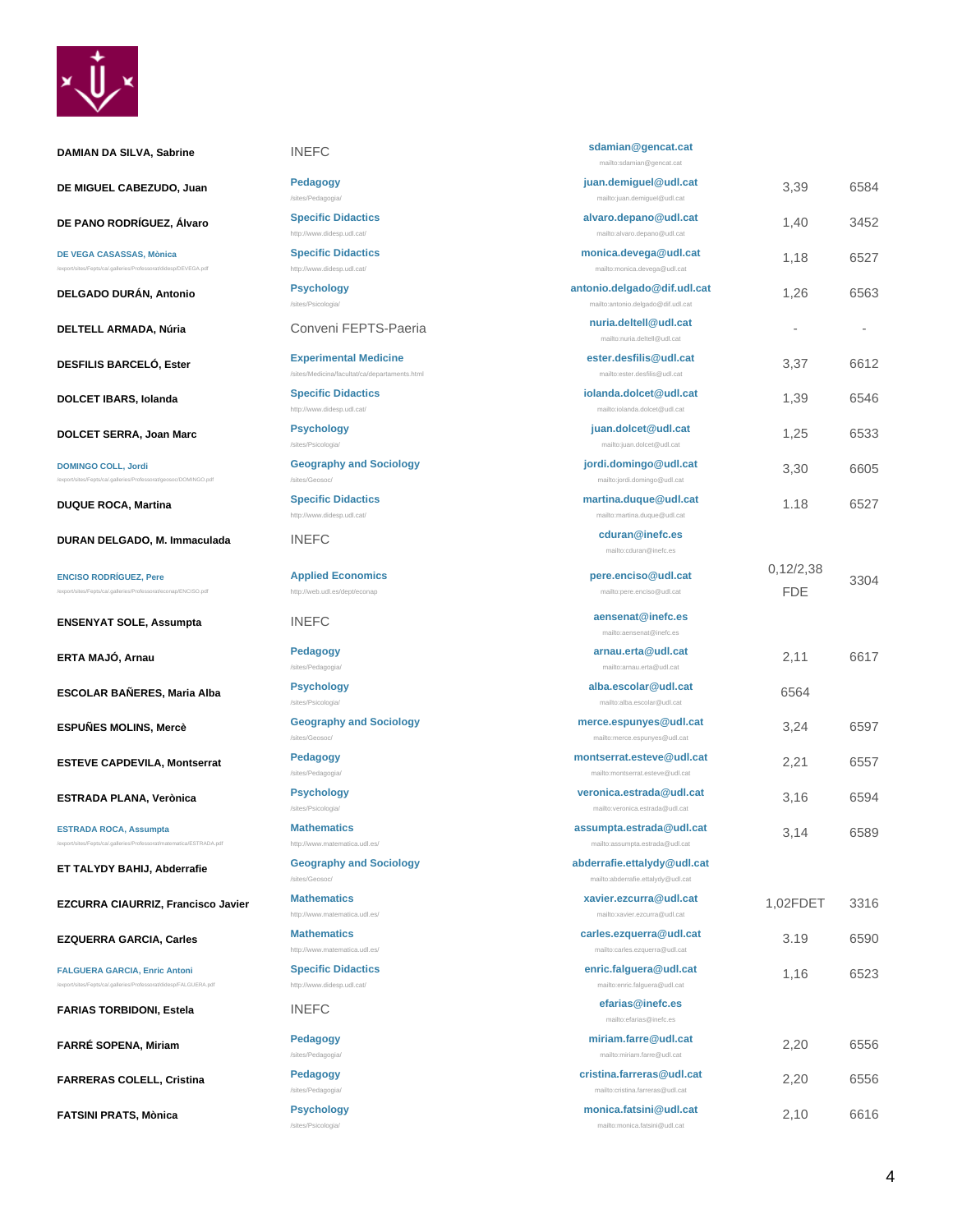

| <b>FERNANDEZ BARROS, Andrea</b>                                                                         | <b>Specific Didactics</b><br>http://www.didesp.udl.cat/                       | andrea.fernandez@udl.cat<br>mailto:andrea.fernandez@udl.cat           | 1,39         | 6546 |
|---------------------------------------------------------------------------------------------------------|-------------------------------------------------------------------------------|-----------------------------------------------------------------------|--------------|------|
| <b>FERNANDEZ MATA, Berta</b>                                                                            | <b>Specific Didactics</b><br>http://www.didesp.udl.cat/                       | berta.fernandez@udl.cat<br>mailto:berta.fernandez@udl.cat             | 1,39         | 6545 |
| FERNANDEZ RODRIGO, Laura                                                                                | <b>Pedagogy</b><br>/sites/Pedagogia/                                          | laura.fernandez@udl.cat<br>mailto:laura.fernandez@udl.cat             | 2,20         | 6556 |
| FILELLA GUIU, Gemma<br>/export/sites/Fepts/ca/.galleries/Professorat/pip/FILELLA.pdf                    | <b>Pedagogy</b><br>/sites/Pedagogia/                                          | gemma.filella@udl.cat<br>mailto:gemma.filella@udl.cat                 | 2,34         | 6572 |
| <b>FILLAT PRAT, Anna</b><br>/export/sites/Fepts/ca/.galleries/Professorat/didesp/FILLAT.pdf             | <b>Specific Didactics</b><br>http://www.didesp.udl.cat/                       | anna.fillat@udl.cat<br>mailto:anna.fillat@udl.cat                     | 1,18         | 6527 |
| FLETA ZARAGOZA, Gemma                                                                                   | <b>Geography and Sociology</b><br>/sites/Geosoc/                              | gemma.fleta@udl.cat<br>mailto:gemma.fleta@udl.cat                     | 3,24         | 6597 |
| <b>FLORES ALARCIA, Oscar</b><br>/export/sites/Fepts/ca/.galleries/Professorat/pip/FLORES.pdf            | Pedagogy<br>/sites/Pedagogia/                                                 | oscar.flores@udl.cat<br>mailto:oscar.flores@udl.cat                   | $0.08$ (ICE) | 3379 |
| FO PINACHO, Elena                                                                                       | Conveni FEPTS-Dept.Ensenyament                                                | elena.fo@udl.cat<br>mailto:elena.fo@udl.cat                           |              |      |
| <b>FONDEVILA MARON, Manuel</b>                                                                          | <b>Public Law</b><br>/sites/DretPublic/                                       | manuel.fondevila@udl.cat<br>mailto:manuel.fondevila@udl.cat           | 3,25 FDET    | 3238 |
| FONT PIQUÉ, Noemí                                                                                       | <b>Psychology</b><br>/sites/Psicologia/                                       | noemi.font@udl.cat<br>mailto:noemi.font@udl.cat                       | 2,29         | 6566 |
| FORNÉ SAMITIER, Maria Alba                                                                              | <b>Pedagogy</b><br>/sites/Pedagogia/                                          | mariaalba.forne@udl.cat<br>mailto:mariaalba.forne@udl.cat             | 0,22P        | 3351 |
| FORNS AGULLO, Gemma                                                                                     | Conveni FEPTS-Dept.Ensenyament                                                | gemma.forns@udl.cat<br>mailto:gemma.forns@udl.cat                     |              |      |
| <b>FRANCH AGUILO, Aina</b>                                                                              | <b>Psychology</b><br>/sites/Psicologia/                                       | aina.franch@udl.cat<br>mailto:aina.franch@udl.cat                     | 2,28         | 6565 |
| <b>FRANCO BERGUA, Lluís</b><br>/export/sites/Fepts/ca/.galleries/Professorat/pip/FRANCO.pdf             | <b>Psychology</b><br>/sites/Psicologia/                                       | luis.franco@udl.cat<br>mailto:luis.franco@udl.cat                     | 2,29         | 6566 |
| FRUMUSELU, Anca Daniela                                                                                 | <b>English and Linguistics</b><br>/sites/Dal/                                 | ancadaniela.frumuselu@udl.cat<br>mailto:ancadaniela.frumuselu@udl.cat |              |      |
| FUENTE ROMERO, Juan Francisco de la<br>/export/sites/Fepts/ca/.galleries/Professorat/pip/DELAFUENTE.pdf | <b>Pedagogy</b><br>/sites/Pedagogia/                                          | juanfran.delafuente@udl.cat<br>mailto:juanfran.delafuente@udl.cat     | 1,26         | 6532 |
| <b>GALLART MASIA, Salvador</b><br>/export/sites/Fepts/ca/.galleries/Professorat/pip/GALLART.pdf         | <b>Psychology</b><br>/sites/Psicologia/                                       | salvador.gallart@udl.cat<br>mailto:salvador.gallart@udl.cat           | 1,26         | 6563 |
| <b>GARCES MARTIN, Raquel</b>                                                                            | <b>Psychology</b><br>/sites/Psicologia/                                       | raquel.garces@udl.cat<br>mailto:raquel.garces@udl.cat                 | 2,21         | 6557 |
| <b>GARCIA BLANC, Núria</b>                                                                              | <b>Geography and Sociology</b><br>/sites/Geosoc/                              | nuria.garcia@udl.cat<br>mailto:nuria.garcia@udl.cat                   | 2,08         | 3450 |
| <b>GARRETA BOCHACA, Jordi</b><br>/export/sites/Fepts/ca/.galleries/Professorat/geosoc/GARRETA.pdf       | <b>Geography and Sociology</b><br>/sites/Geosoc/                              | jordi.garreta@udl.cat<br>mailto:jordi.garreta@udl.cat                 | 3,20         | 6593 |
| <b>GARRIGA BOSCH, Manel</b><br>/export/sites/Fepts/ca/.galleries/Professorat/geosoc/GARRIGA.pdf         | <b>Geography and Sociology</b><br>/sites/Geosoc/                              | manel.garriga@udl.cat<br>mailto:manel.garriga@udl.cat                 | 3,24         | 6597 |
| GASA MIR, Mònica                                                                                        | <b>Psychology</b><br>/sites/Psicologia/                                       | monica.gasa@udl.cat<br>mailto:monica.gasa@udl.cat                     | 2,29         | 6566 |
| <b>GELONCH ROSINACH, Olga</b><br>/export/sites/Fepts/ca/.galleries/Professorat/externs/GELONCH_v0.pdf   | P. Extern                                                                     | olga.gelonch@pip.udl.cat<br>mailto:olga.gelonch@pip.udl.cat           |              |      |
| GIL MORENO DE MORA MARTINEZ, Gonzalo                                                                    | <b>INEFC</b>                                                                  | ggil@inefc.es<br>mailto:ggil@inefc.es                                 |              |      |
| GIL SANCHEZ, Anna                                                                                       | P. Extern                                                                     |                                                                       |              |      |
| <b>GOMEZ ARBONES, Xavier</b>                                                                            | <b>Medicine</b><br>/sites/Medicina/presentacio/MED.html                       | xavier.gomez@udl.cat<br>mailto:xavier.gomez@udl.cat                   | 1.04 Arnau   | 2208 |
| <b>GOMEZ CÁRDENAS, Juan José</b><br>http://www.didesp.udl.cat/?page_id=283                              | <b>Specific Didactics</b><br>http://www.didesp.udl.cat/                       | juanjose.gomez@udl.cat<br>mailto:juanjose.gomez@udl.cat               | 1,18         | 6526 |
| <b>GOMIS CANELLAS, Raquel</b>                                                                           | <b>Pedagogy</b><br>/sites/Pedagogia/                                          | raquel.gomis@udl.cat<br>mailto:raquel.gomis@udl.cat                   | 2,08         | 3450 |
| GONZALEZ ALONSO, Alba                                                                                   | <b>Experimental Medicine</b><br>/sites/Medicina/facultat/ca/departaments.html | alba.gonzalez@udl.cat<br>mailto:alba.gonzalez@udl.cat                 |              |      |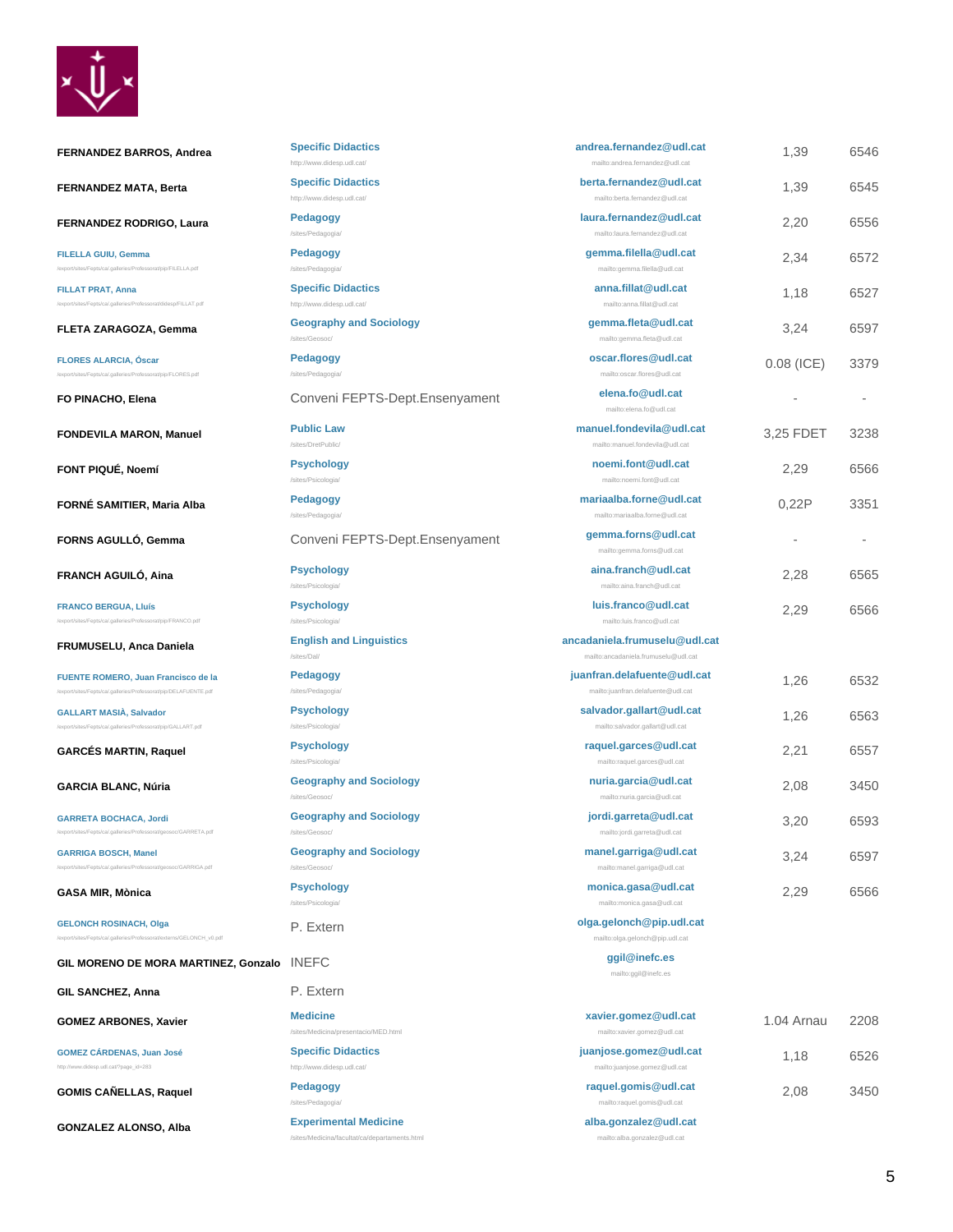

# **GONZALEZ COMAS, Sergi Geography and Sociology**

**GONZALEZ RODRÍGUEZ, Juan Agustín Pedagogy**

ca/.galleries/Professorat/pip/GUIJOSA.pdf

[http://www.inefc.cat/inefc/AppPHP/professors.php?id\\_pagina=79&id\\_centre=3&id\\_prof=88](http://www.inefc.cat/inefc/AppPHP/professors.php?id_pagina=79&id_centre=3&id_prof=88)

**[GORDILLO MOLINA, Alex](http://www.inefc.cat/inefc/AppPHP/professors.php?id_pagina=79&id_centre=3&id_prof=88)**

**GRAUS RIBES, Teresa** lidesp/GRAUS.pdf

**GUIJOSA GUZMAN, Alejandro**

**GUTIERREZ UJAQUE, Daniel Pedagogy**

**GUZMAN CARRASCO, Laia Specific Dida** 

**HAQ, Ijaz Ul Psychology**

**HERNANDEZ GONZALEZ, Vicenç Josep** /export/sites/Fepts/ca/.galleries/Professorat/didesp/HERNANDEZ.pdf

**HERNANDEZ TREJO, Mario Geography and Sociology** 

**HILENO GONZALEZ, Raul Reference in the filter of the filter of the filter of the filter of the filter of the filter of the filter of the filter of the filter of the filter of the filter of the filter of the filter of th** 

**HINOSTROZA CASTILLO, Ursula Psychology**

**HUGUET CANALIS, Àngel** /export/sites/Fepts/ca/.galleries/Professorat/pip/HUGUET.pdf

**IANOS, Adelina Psychology**

**IBAÑEZ PLANA, Manel** /IBANEZ.pdf

**[IGLESIAS QUINTILLA, Míriam](http://www.pip.udl.cat/professorat/the/iglesias.html)** <http://www.pip.udl.cat/professorat/the/iglesias.html>

**IRUN CHAVARRIA, Montserrat** /export/sites/Fepts/ca/.galleries/Professorat/msec/IRUN.pdf

**ISUS BARADO, Sofia** /export/sites/Fepts/ca/.galleries/Professorat/pip/ISUS.pdf

**IZQUIERDO SANTAULARIA, Robert** /export/sites/Fepts/ca/.galleries/Professorat/didesp/IZQUIERDO.pdf

**JANÉS CARULLA, Judit** /export/sites/Fepts/ca/.galleries/Professorat/pip/JANES.pdf

**JARDÍ FERRE, Andrea Psychology**

**JAVALOYES SANCHIS, Vicente Manuel** INEFC **vjavaloyes@inefc.udl.cat**

**JIMENEZ LLORENS, Anna [Specific Didactics](http://www.didesp.udl.cat/)**

**JORDANA BERENGUER, Norma** /export/sites/Fepts/ca/.galleries/Professorat/pip/JORDANA.pdf

**[JOVÉ DELTELL, M. Carme](http://www.didesp.udl.cat/?page_id=272)** //www.didesp.udl.cat/?page\_id=272

**JOVÉ MONCLÚS, Glòria** /export/sites/Fepts/ca/.galleries/Professorat/pip/JOVE\_G.pdf

**JOVÉ ORTIZ, Maria Psychology**

| <b>Geography and Sociology</b>                          | sergi.gonzalezcomas@udl.cat                                   | 3,24 | 6597 |
|---------------------------------------------------------|---------------------------------------------------------------|------|------|
| /sites/Geosoc/                                          | mailto:sergi.gonzalezcomas@udl.cat                            |      |      |
| Pedagogy<br>/sites/Pedagogia/                           | agustin.gonzalez@udl.cat<br>mailto:agustin.gonzalez@udl.cat   | 2.15 | 6638 |
| <b>INEFC</b>                                            | agordillo@inefc.udl.cat<br>mailto:agordillo@inefc.udl.cat     | 3,35 | 6610 |
| <b>Specific Didactics</b>                               | teresa.graus@udl.cat                                          | 1,34 | 6540 |
| http://www.didesp.udl.cat/                              | mailto:teresa.graus@udl.cat                                   |      |      |
| <b>Psychology</b><br>/sites/Psicologia/                 | alejandro.quijosa@udl.cat<br>mailto:alejandro.guijosa@udl.cat | 2,09 | 6619 |
| Pedagogy<br>/sites/Pedagogia/                           | daniel.gutierrez@udl.cat<br>mailto:daniel.gutierrez@udl.cat   | 2,20 | 6556 |
| <b>Specific Didactics</b><br>http://www.didesp.udl.cat/ | laia.guzman@udl.cat<br>mailto:laia.guzman@udl.cat             | 1.17 | 6524 |
| <b>Psychology</b><br>/sites/Psicologia/                 | ijaz.ul-haq@udl.cat<br>mailto:ijaz.ul-haq@udl.cat             | 2.09 | 6619 |
| <b>Specific Didactics</b><br>http://www.didesp.udl.cat/ | vicenc.hernandez@udl.cat<br>mailto:vicenc.hernandez@udl.cat   | 1,21 | 6645 |
| <b>Geography and Sociology</b><br>/sites/Geosoc/        |                                                               |      |      |
| <b>INEFC</b>                                            | rhileno@inefc.es<br>mailto:rhileno@inefc.es                   |      |      |
| <b>Psychology</b><br>/sites/Psicologia/                 | ursula.hinostroza@udl.cat<br>mailto:ursula.hinostroza@udl.cat | 1,05 | 6624 |
| <b>Psychology</b><br>/sites/Psicologia/                 | angel.huguet@udl.cat<br>mailto:angel.huguet@udl.cat           | 1,27 | 6535 |
| <b>Psychology</b><br>/sites/Psicologia/                 | adelina.janos@udl.cat<br>mailto:adelina.ianos@udl.cat         | 1.25 | 6533 |
| <b>Environtment and Sciences of the Soil</b>            | manel.ibanez@udl.cat                                          | 0.01 | CEA  |

mailto:manel.ibanez@udl.cat

**miriam.iglesias@udl.cat** mailto:miriam.iglesias@udl.cat

**montse.irun@udl.cat** mailto:montse.irun@udl.cat

**sofia.isus@udl.cat** mailto:sofia.isus@udl.cat

**raquel.iturralde@udl.cat** mailto:raquel.iturralde@udl.cat

**robert.izquierdo@udl.cat** mailto:robert.izquierdo@udl.cat

**judit.janes@udl.cat** mailto:judit.janes@udl.cat

**andrea.jardi@udl.cat** mailto:andrea.jardi@udl.cat

mailto:vjavaloyes@inefc.udl.cat

mailto:concepcionsusana.jimenez@udl.cat

**annamaria.jimenez@udl.cat** mailto:annamaria.jimenez@udl.cat

**norma.jordana@udl.cat** mailto:norma.jordana@udl.cat

**carme.jove@udl.cat** mailto:carme.jove@udl.cat

**gloria.jove@udl.cat**

**Environtment and Sciences of the Soil** /sites/Etsea/dept/macs/

**Psychology** /sites/Psicologia/

**English and Linguistics** /sites/Dal/

**Pedagogy** /sites/Pedagogia/

/sites/Geosoc/

**ITURRALDE MUNO, Raquel Geography and Sociology**

**[Specific Didactics](http://www.didesp.udl.cat/)** <http://www.didesp.udl.cat/>

**Psychology** /sites/Psicologia/

/sites/Psicologia/

**JIMENEZ CARO, Susana** Conveni FEPTS-Paeria **concepcionsusana.jimenez@udl.cat**

<http://www.didesp.udl.cat/>

**Psychology**

/sites/Psicologia/

**[Specific Didactics](http://www.didesp.udl.cat/)** <http://www.didesp.udl.cat/>

**Pedagogy** /sites/Pedag

/sites/Psicologia/

mailto:gloria.jove@udl.cat **maria.jove@udl.cat** mailto:maria.jove@udl.cat

3,34 6514

2,28 6564/6565

3,17 6592

2,35 6573

3,24 6597

1,12 6517

1,24 6534

1,22 6578

- -

1,31 6608

2,10 6616

1,19 6528

2,19 6555

2,29 6566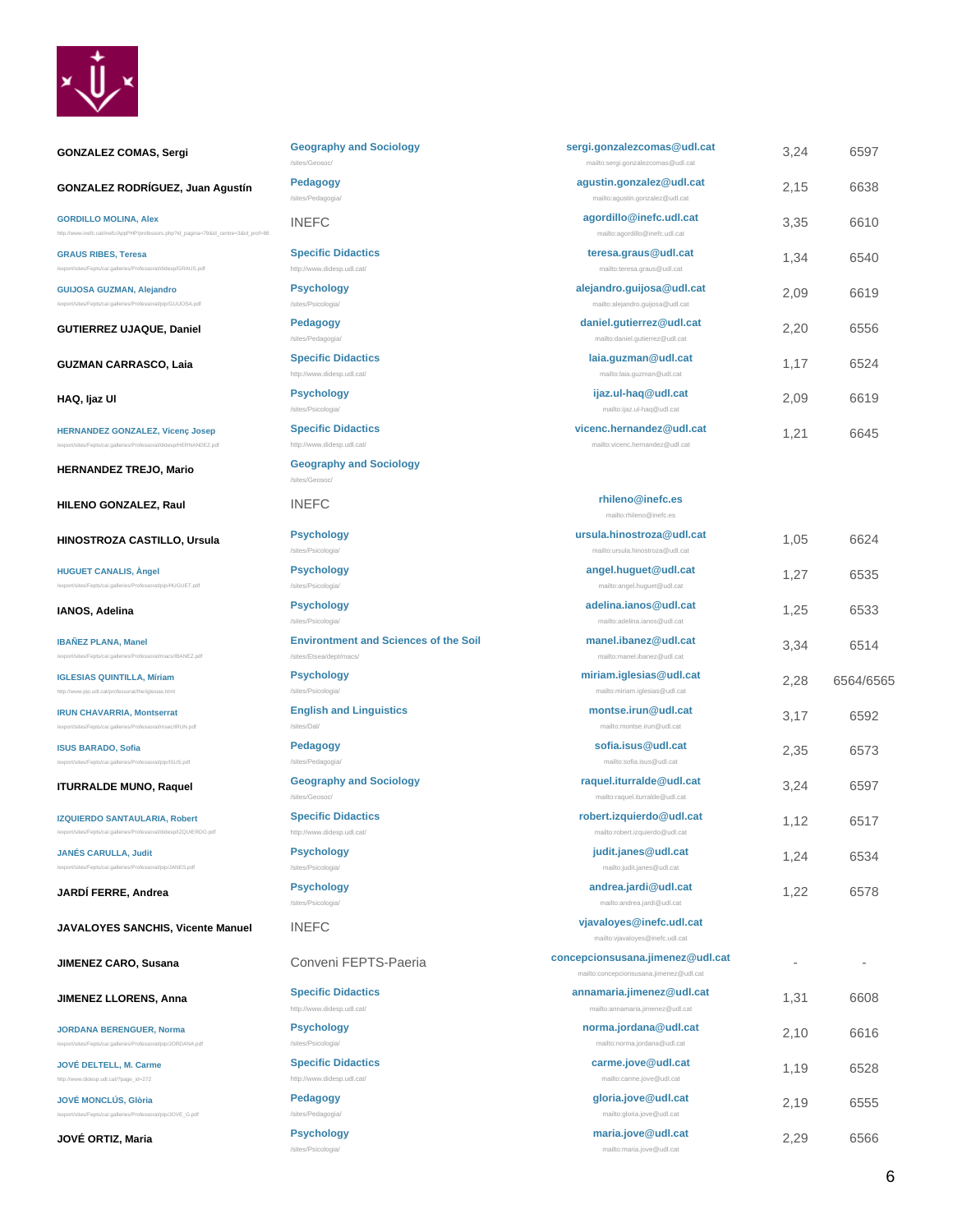

**JOVÉ VILA, Francesc** /export/sites/Fepts/ca/.galleries/Professorat/pip/JOVE\_F.pdf

**JOVEN PEREZ, Alfredo INE** 

**JULIÀ TRAVERIA, Ramon Manuel** /export/sites/Fepts/ca/.galleries/Professorat/geosoc/JULIA.pdf

**JURADO REGUÉ, Roser Cataland Rights** 

**KOVACEVIC KUC, Lana Special Didactic Didactic Didactic Didactic Didactic Didactics** 

LABRADOR ROCA, Víctor **values VINEF** 

LACASA CLAVER, Enric<br>
INEF

**LACOMBA ARNAU, Elena** Psyc

**LAPRESTA REY, Cecilio** /export/sites/Fepts/ca/.galleries/Professorat/geosoc/LAPRESTA.pdf

LASIERRA AGUILA, Gerard **INEI** 

LAVEGA BURGUÉS, Pere **INEF** 

**LIÑAN PAPASSEIT, Agustí Pedagogy**

**LLADONOSA LATORRE, Mariona** /export/sites/Fepts/ca/.galleries/Professorat/geosoc/LLADONOSA.pdf

**LLADOS ALONSO, Laura.** Conveni FEPTS-Page Convention

**LLANES BARÓ, M. Àngels** /export/sites/Fepts/ca/.galleries/Professorat/msec/LLANES.pdf

**LLETJÓS LLAMBIAS, Enric** .<br>pip/LLETJOS.pdf

**LLEVOT CALVET, Núria** /export/sites/Fepts/ca/.galleries/Professorat/pip/LLEVOT\_v0.pdf

**LLONCH MOLINA, Nayra** /export/sites/Fepts/ca/.galleries/Professorat/didesp/LLONCH.pdf

**LOPEZ BASANTA, Clara Inmaculada Spec** 

LOPEZ LORENZO, Ignacio<br> **Math** 

**LOPEZ TEULÓN, Maria Paz** ip/LOPEZ\_MP.pdf

**LORENTE CATALAN, Eloisa INE** 

**MACHADO DA SILVA, Leonardo | INE|** 

**MAJÓS ESCOLÀ, Tània Calculation Didactic Districts** 

**MALLEN LACAMBRA, Carlos Pedagogy**

**MARÍN JUARROS, Victoria Irene Pedagogy**

/export/sites/Fepts/ca/.galleries/Professorat/pip/MARCH.pdf

**MARCH LLANES, Jaume**

**MARCO SANCHEZ, Sara Surgery** 

**MARIN RUBIO, Kevin Pedagogy** 

| <b>Pedagogy</b>                               | francesc.jove@udl.cat                                 | 2,21 | 6557 |
|-----------------------------------------------|-------------------------------------------------------|------|------|
| /sites/Pedagogia/                             | mailto:francesc.jove@udl.cat                          |      |      |
| <b>INEFC</b>                                  | ajoven@inefc.udl.cat<br>mailto:ajoven@inefc.udl.cat   |      |      |
| <b>Geography and Sociology</b>                | ramon.julia@udl.cat                                   |      |      |
| /sites/Geosoc/                                | mailto:ramon.julia@udl.cat                            | 3,25 | 6595 |
| <b>Catalan Filology and Comunication</b>      | roser.jurado@udl.cat                                  |      |      |
| /sites/Filcat/                                | mailto:roser.jurado@udl.cat                           |      |      |
| <b>Specific Didactics</b>                     | lana.kovacevic@udl.cat                                |      |      |
| http://www.didesp.udl.cat/                    | mailto:lana.kovacevic@udl.cat                         | 1,39 | 6546 |
| <b>INEFC</b>                                  | vlabrador@gencat.cat                                  |      |      |
|                                               | mailto:vlabrador@gencat.cat                           |      |      |
| <b>INEFC</b>                                  | elacasac@gencat.cat                                   |      |      |
|                                               | mailto:elacasac@gencat.cat                            |      |      |
| <b>Psychology</b>                             | elena.lacomba@udl.cat                                 |      | 2496 |
| /sites/Psicologia/                            | mailto:elena.lacomba@udl.cat                          |      |      |
| <b>Geography and Sociology</b>                | cecilio.lapresta@udl.cat                              | 3,28 | 6604 |
| /sites/Geosoc/                                | mailto:cecilio.lapresta@udl.cat                       |      |      |
| <b>INFFC</b>                                  | glasierra@inefc.es                                    |      |      |
|                                               | mailto:glasierra@inefc.es                             |      |      |
| <b>INEFC</b>                                  | plavega@inefc.udl.cat                                 |      |      |
|                                               | mailto:plavega@inefc.udl.cat                          |      |      |
| <b>Pedagogy</b>                               | agusti.linan@udl.cat                                  | 3,27 | 6602 |
| /sites/Pedagogia/                             | mailto:agusti.linan@udl.cat                           |      |      |
| <b>Geography and Sociology</b>                | mariona.lladonosa@udl.cat                             | 3,09 | 6621 |
| /sites/Geosoc/                                | mailto:mariona.lladonosa@udl.cat                      |      |      |
| Conveni FEPTS-Paeria                          | laura.llados@udl.cat                                  |      |      |
|                                               | mailto:laura.llados@udl.cat                           |      |      |
| <b>English and Linguistics</b><br>/sites/Dal/ | angels.llanes@udl.cat<br>mailto:angels.llanes@udl.cat |      | 3120 |
|                                               |                                                       |      |      |
| <b>Psychology</b><br>/sites/Psicologia/       | enric.lletjos@udl.cat<br>mailto:enric.lletjos@udl.cat | 1,26 | 6563 |
|                                               | nuria.llevot@udl.cat                                  |      |      |
| <b>Pedagogy</b><br>/sites/Pedagogia/          | mailto:nuria.llevot@udl.cat                           | 2,22 | 6558 |
| <b>Specific Didactics</b>                     | nayra.llonch@udl.cat                                  |      |      |
| http://www.didesp.udl.cat/                    | mailto:nayra.llonch@udl.cat                           | 1,36 | 6542 |
| <b>Specific Didactics</b>                     | clara.lopez@udl.cat                                   |      |      |
| http://www.didesp.udl.cat/                    | mailto:clara.lopez@udl.cat                            | 1,35 | 6541 |
| <b>Mathematics</b>                            | nacho.lopez@udl.cat                                   |      |      |
| http://www.matematica.udl.es/                 | mailto:nacho.lopez@udl.cat                            |      |      |
| <b>Pedagogy</b>                               | paz.lopez@udl.cat                                     |      | 6560 |
| /sites/Pedagogia/                             | mailto:paz.lopez@udl.cat                              | 2,24 |      |
| <b>INEFC</b>                                  | elorente@inefc.udl.cat                                |      |      |
|                                               | mailto:elorente@inefc.udl.cat                         |      |      |
| <b>INEFC</b>                                  | Imachado@gencat.cat                                   |      |      |
|                                               | mailto:Imachado@gencat.cat                            |      |      |
| <b>Specific Didactics</b>                     | tania.majos@udl.cat                                   |      |      |
| http://www.didesp.udl.cat/                    | mailto:tania.majos@udl.cat                            |      |      |
| <b>Pedagogy</b>                               | carlos.mallen@udl.cat                                 | 2,28 | 6564 |
| /sites/Pedagogia/                             | mailto:carlos.mallen@udl.cat                          |      |      |
| <b>Pedagogy</b>                               | victoria.marin@udl.cat                                | 3,13 | 6586 |
| /sites/Pedagogia/                             | mailto:victoria.marin@udl.cat                         |      |      |
| <b>Psychology</b>                             | jaume.march@udl.cat                                   | 3,33 | 6609 |
| /sites/Psicologia/                            | mailto:jaume.march@udl.cat                            |      |      |
| <b>Surgery</b>                                | sara.marco@udl.cat                                    |      |      |
| /sites/Medicina/presentacio/CIR.html          | mailto:sara.marco@udl.cat                             |      |      |

/sites/Pedag

2,28 6564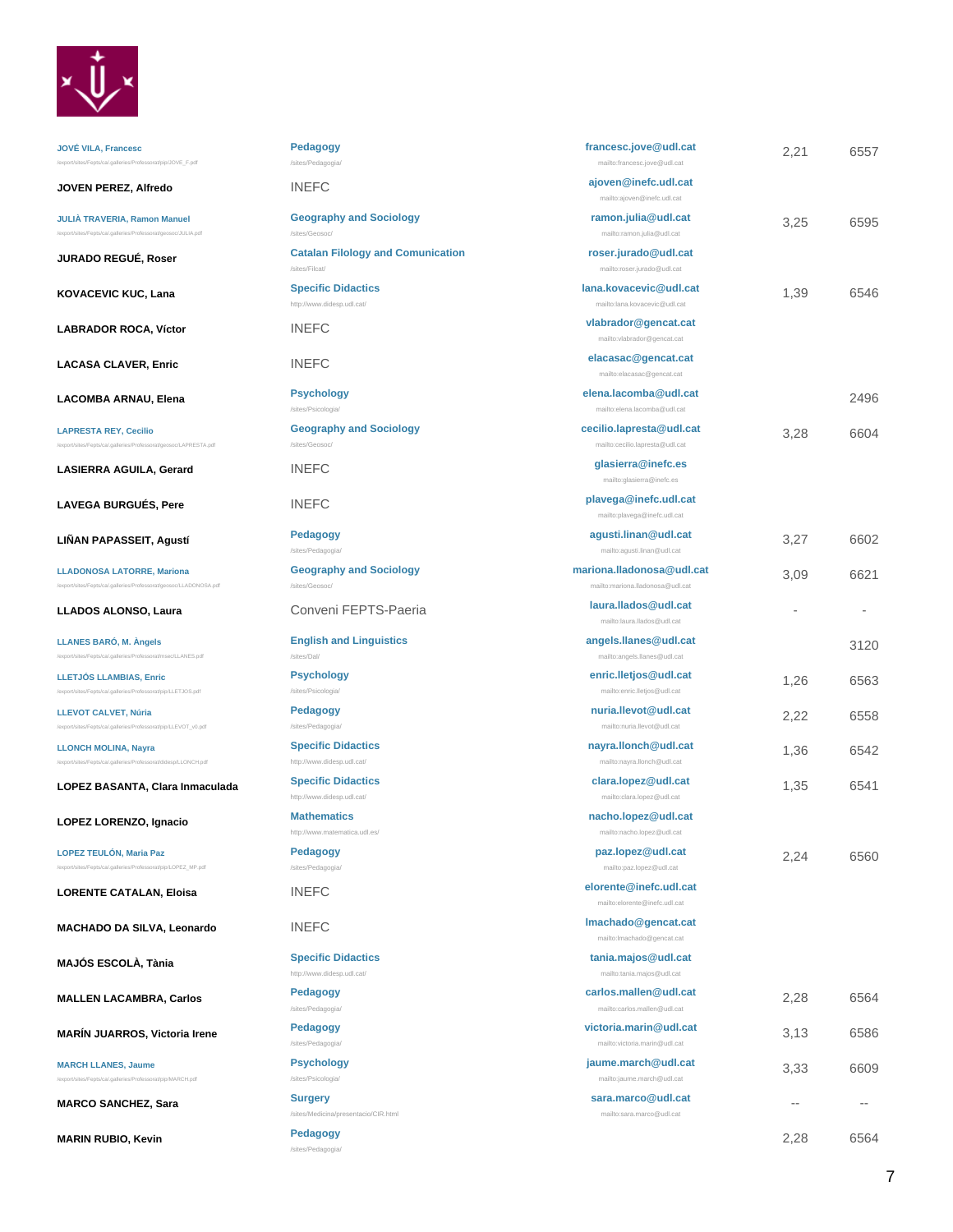

**MARIN SANCHEZ, Rafael** 

MARSOL.pdf

/export/sites/Fepts/ca/.galleries/Professorat/pip/MARTI\_L.pdf

eosoc/MATA.pdf

/MATEO.pdf

/MATEUS.pdf

**MARSOL JORNET, Anna**

**[MARTÍN CLOSAS, Lluís](http://www.deptetsea.udl.cat/dept/hbj/cat/personal/martin.html)** <http://www.deptetsea.udl.cat/dept/hbj/cat/personal/martin.html>

**MARTÍN MARTÍNEZ, Encarna** /export/sites/Fepts/ca/.galleries/Professorat/geosoc/MARTIN.pdf

**MAS ALCOLEA, Sònia** 

**MAS ALOS, Sebastià** 

**MAS CRAVIOTTO, Adrià** 

**MASSONS RIBAS, Anna Pedagogy**

**MATA ROMEU, Anna**

**MATA ROMEU, ANNA** 

**MATAS GARCIA, Sergi** 

**MATEO GONZALEZ, Diego**

**MATEUS GORGUES, Antonieta**

**MAYORAL ARQUÉ, M. Dolors** /sites/Geosoc/professorat/Mayoral.htm

**MENDEZ ARDOY, Lídia Pedagogy**

/export/sites/Fepts/ca/.galleries/Professorat/geosoc/MIRO.pdf

**MIRADA GUERRERO, Susanna Pedagogy**

**MIRANDA RUCHE, Francisco Javier** /export/sites/Fepts/ca/.galleries/Professorat/geosoc/MIRANDA\_v0.pdf

**MONCADA COMAS, Balbina** 

**[MONCASI FALIP, Maria del Carme](http://www.pip.udl.cat/professorat/pee/moncasi.html)** <http://www.pip.udl.cat/professorat/pee/moncasi.html>

**MORÉ MASIP, Inmaculada** 

**MORA TOSQUELLA, Esther** 

**MONTANERA FIGUERA, Roger** 

s/ca/.galleries/Professorat/didesp/MOLET.pdf

/export/sites/Fepts/ca/.galleries/Professorat/geosoc/MOLINA.pdf

**MIRÓ MIRÓ, Adelina**

**MOLET CHICOT, Carme**

**MOLINA LUQUE, Fidel**

**MEDINA HERNANDEZ, Loreta Maria** 

**MARTÍN RUBIO, Francisco Javier** 

**MARTÍ ROS, Laura**

| <b>INEFC</b>                                                                  | rmarin@inefc.es<br>mailto:rmarin@inefc.es                                         |      |           |
|-------------------------------------------------------------------------------|-----------------------------------------------------------------------------------|------|-----------|
| <b>Specific Didactics</b>                                                     | anna.marsol@udl.cat                                                               | 1,32 | 6538      |
| http://www.didesp.udl.cat/<br><b>Psychology</b><br>/sites/Psicologia/         | mailto:anna.marsol@udl.cat<br>laura.marti@udl.cat<br>mailto: laura, marti@udl.cat | 1,25 | 6532      |
| <b>Fruit and Vegetable Growing, Botanic and</b>                               |                                                                                   |      |           |
| Gardening<br>/sites/Etsea/dept/hbj/                                           | Iluis.martin@udl.cat<br>mailto:lluis.martin@udl.cat                               |      | 2567      |
| <b>Geography and Sociology</b><br>/sites/Geosoc/                              | encarna.martin@udl.cat<br>mailto:encama.martin@udl.cat                            | 3,26 | 6601      |
| <b>English and Linguistics</b><br>/sites/Dal/                                 | xavier.martinrubio@udl.cat<br>mailto:xavier.martinrubio@udl.cat                   |      |           |
| <b>English and Linguistics</b><br>/sites/Dal/                                 | sonia.mas@udl.cat<br>mailto:sonia.mas@udl.cat                                     | 3,17 | 6592      |
| <b>INEFC</b>                                                                  | smas@inefc.es<br>mailto:smas@inefc.es                                             |      |           |
| <b>History</b><br>http://web.udl.es/dept/historia                             | adria.mas@udl.cat<br>mailto:adria.mas@udl.cat                                     |      |           |
| <b>Pedagogy</b><br>/sites/Pedagogia/                                          | anna.massons@udl.cat<br>mailto:anna.massons@udl.cat                               | 2,11 | 6617      |
| <b>Geography and Sociology</b><br>/sites/Geosoc/                              | anna.mata@udl.cat<br>mailto: anna, mata@udl.cat                                   | 3,22 | 6599      |
| <b>Geography and Sociology</b><br>/sites/Geosoc/                              | anna.mata@udl.cat<br>mailto:anna.mata@udl.cat                                     | 3,22 | 6599      |
| <b>INEFC</b>                                                                  | smatas@inefc.es<br>mailto:smatas@inefc.es                                         |      |           |
| <b>Geography and Sociology</b><br>/sites/Geosoc/                              | diego.mateo@udl.cat<br>mailto:diego.mateo@udl.cat                                 | 3,24 | 6598      |
| <b>Specific Didactics</b><br>http://www.didesp.udl.cat/                       | mariaantonia.mateus@udl.cat<br>mailto:mariaantonia.mateus@udl.cat                 | 1,39 | 6545      |
| <b>Geography and Sociology</b><br>/sites/Geosoc/                              | dolors.mayoral@udl.cat<br>mailto:dolors.mayoral@udl.cat                           | 3,23 | 6596      |
| <b>Experimental Medicine</b><br>/sites/Medicina/facultat/ca/departaments.html | loreta.medina@udl.cat<br>mailto:loreta.medina@udl.cat                             | 3,37 | 6612      |
| <b>Pedagogy</b><br>/sites/Pedagogia/                                          | lidia.mendez@udl.cat<br>mailto:lidia.mendez@udl.cat                               | 2,21 | 6557      |
| <b>Geography and Sociology</b><br>/sites/Geosoc/                              | adelina.miro@udl.cat<br>mailto:adelina.miro@udl.cat                               | 1,26 | 6532      |
| Pedagogy<br>/sites/Pedagogia/                                                 | susanna.mirada@udl.cat<br>mailto:susanna.mirada@udl.cat                           | 2,21 | 6557      |
| <b>Geography and Sociology</b><br>/sites/Geosoc/                              | xavier.miranda@udl.cat<br>mailto:xavier.miranda@udl.cat                           | 3,29 | 6603      |
| <b>Specific Didactics</b><br>http://www.didesp.udl.cat/                       | carme.molet@udl.cat<br>mailto:carme.molet@udl.cat                                 | 1,32 | 6538      |
| <b>Geography and Sociology</b><br>/sites/Geosoc/                              | fidel.molinaluque@udl.cat<br>mailto:fidel.molinaluque@udl.cat                     | 3,31 | 6606      |
| <b>English and Linguistics</b><br>/sites/Dal/                                 | balbina.moncada@udl.cat<br>mailto:balbina.moncada@udl.cat                         |      |           |
| <b>Psychology</b><br>/sites/Psicologia/                                       | mariacarme.moncasi@udl.cat<br>mailto:mariacarme.moncasi@udl.cat                   | 2,29 | 6566/6567 |
| <b>Psychology</b><br>/sites/Psicologia/                                       | roger.montanera@udl.cat<br>mailto:roger.montanera@udl.cat                         | 3,16 | 6594      |
| <b>Geography and Sociology</b><br>/sites/Geosoc/                              | inma.more@udl.cat<br>mailto:inma.more@udl.cat                                     | 3,24 | 6597      |
| <b>Psychology</b><br>/sites/Psicologia/                                       | e.mora@pip.udl.cat<br>mailto:e.mora@pip.udl.cat                                   | 1,26 | 6532      |

### 8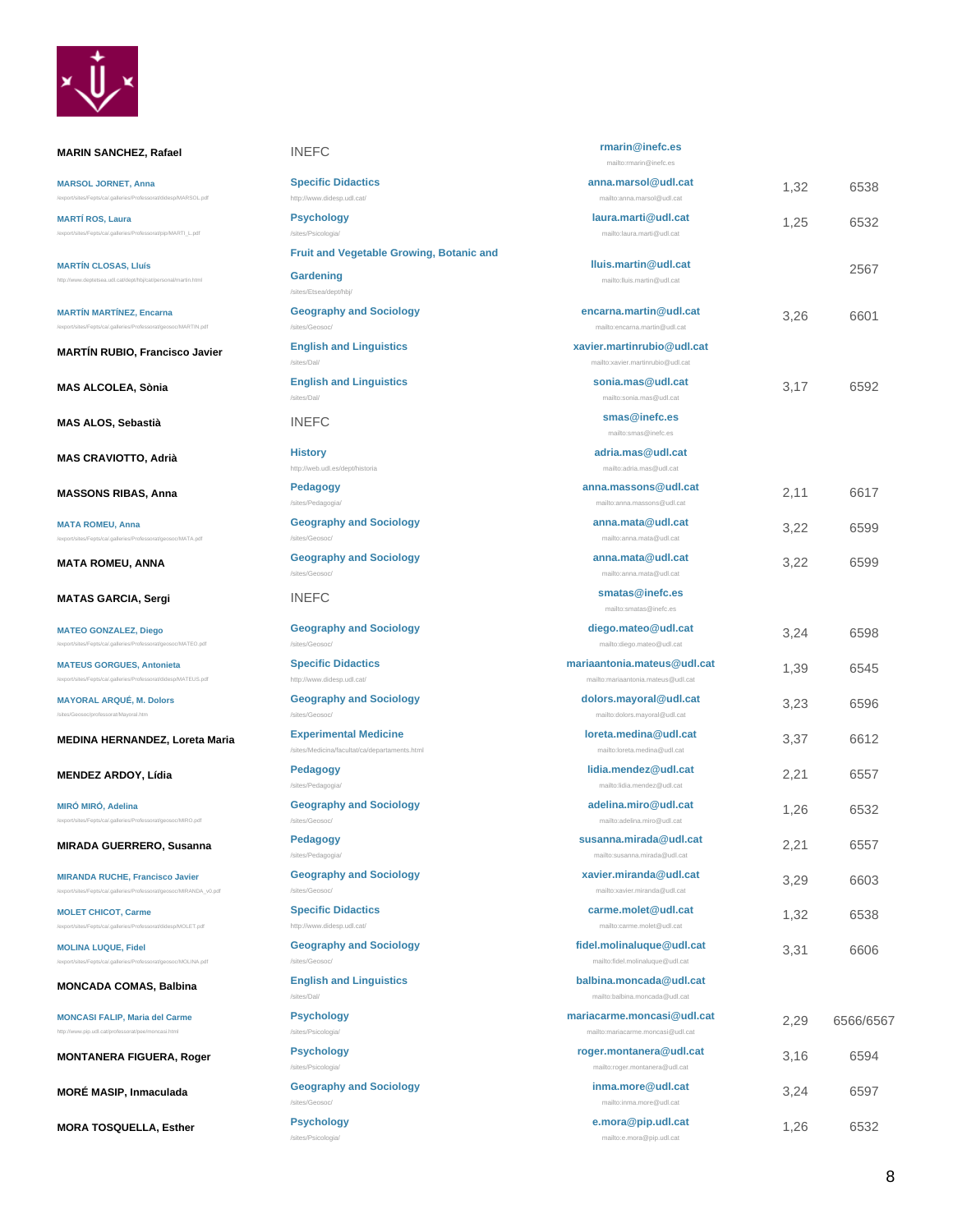

**[MORA VILARDOSA, M. Teresa](http://www.pip.udl.cat/professorat/pee/mora.html)** <http://www.pip.udl.cat/professorat/pee/mora.html>

**MORCILLO PIMENTEL, Ana Experimental** 

**MORERA TOLDRÀ, Meritxell Pedagogy**

**MOYA GARRA, Antonio Geography and Sociology** 

**MOYA HIGUERAS, Jorge** /export/sites/Fepts/ca/.galleries/Professorat/pip/MOYA.pdf

**MUÑOZ ARROYAVE, Verònica INEFC** 

**NAVARRO EZQUERRA, Josep Lluís** s/ca/.galleries/Professorat/geosoc/NAVARRO.pdf

**NAVARRO PONS, Sandra** P. Extern

**NECHITA, Olivia-Dumitrina** sp/NECHITA.pdf

**OLIVA GIRBAU, Maria de los Ángeles Specific Dida** 

**ORÓ PIQUERAS, Maricel** /export/sites/Fepts/ca/.galleries/Professorat/dal/ORO.pdf

**ORMO RIBES, Enric example 20 INEFC.** 

**OZTÜRK OKUMUS, Özgür Günes Geography a** 

**PACHON SOTO, Anna Specific Didaction** 

**PALACÍ GONZALEZ, Jordi** /export/sites/Fepts/ca/.galleries/Professorat/didesp/PALACI.pdf

**PALAU DOMINGO, Ona Psychology**

**[PALMI GUERRERO, Joan](http://www.inefc.cat/inefc/AppPHP/professors.php?id_pagina=79&id_centre=3&id_prof=101)** [http://www.inefc.cat/inefc/AppPHP/professors.php?id\\_pagina=79&id\\_centre=3&id\\_prof=101](http://www.inefc.cat/inefc/AppPHP/professors.php?id_pagina=79&id_centre=3&id_prof=101)

**PARISI MORENO, Veronica Specific Didaction** 

**PASCUAL ACEITUNO, Eva María Specific Didaction** 

**PEGUERA CARRÉ, Maria Carme Pedagogy**

**PEIRAU TERES, Javier INEFC.** 

**PERA GUARDIOLA, Vanessa Maria Psychology**

**PEREGRINO GUTIÉRREZ, Antonio** /export/sites/Fepts/ca/.galleries/Professorat/pip/PEREGRINO.pdf

**[PERELLÓ BALCELLS, Jordi](http://www.pip.udl.cat/professorat/doe/perello.html)** <http://www.pip.udl.cat/professorat/doe/perello.html>

**PEREZ CALVO, Rosa M.** /export/sites/Fepts/ca/.galleries/Professorat/pip/PEREZ.pdf

**PETREÑAS CABALLERO, Cristina** s/Fepts/ca/.galleries/Professorat/pip/PETREN

**PIFARRÉ PAREDERO, José Federico Medicine**

/export/sites/Fepts/ca/.galleries/Professorat/pip/PIFARRE.pdf

**PIFARRÉ TURMO, Manoli**

**PINTO PAGES, Esther Chemical**

| <b>Psychology</b><br>/sites/Psicologia/                                       | mariateresa.mora@udl.cat<br>mailto:mariateresa.mora@udl.cat         | 2,29 | 6566      |
|-------------------------------------------------------------------------------|---------------------------------------------------------------------|------|-----------|
| <b>Experimental Medicine</b><br>/sites/Medicina/facultat/ca/departaments.html | ana.morcillo@udl.cat<br>mailto:ana.morcillo@udl.cat                 | 3,37 | 6612      |
| Pedagogy<br>/sites/Pedagogia/                                                 | meritxell.morera@udl.cat<br>mailto:meritxell.morera@udl.cat         | 1.25 | 6533      |
| <b>Geography and Sociology</b><br>/sites/Geosoc/                              | antoni.moya@udl.cat<br>mailto:antoni.moya@udl.cat                   | 3,24 | 6597/6598 |
| <b>Psychology</b><br>/sites/Psicologia/                                       | jorge.moya@udl.cat<br>mailto:jorge.moya@udl.cat                     | 3,16 | 6594      |
| <b>INEFC</b>                                                                  | vmunoz@gencat.cat<br>mailto:vmunoz@gencat.cat                       |      |           |
| <b>Geography and Sociology</b><br>/sites/Geosoc/                              | joseluis.navarro@udl.cat<br>mailto:joseluis.navarro@udl.cat         | 3,26 | 6601      |
| P. Extern                                                                     | snavarro@saas.ad<br>mailto:snavarro@saas.ad                         |      |           |
| <b>Specific Didactics</b><br>http://www.didesp.udl.cat/                       | olivia.nechita@udl.cat<br>mailto:olivia.nechita@udl.cat             | 1,40 | 3452      |
| <b>Specific Didactics</b><br>http://www.didesp.udl.cat/                       | angels.oliva@udl.cat<br>mailto:angels.oliva@udl.cat                 | 1,38 | 6544      |
| <b>English and Linguistics</b><br>/sites/Dal/                                 | maricel.oro@udl.cat<br>mailto:maricel.oro@udl.cat                   | 3,12 | 6585      |
| <b>INEFC</b>                                                                  | eormo@inefc.udl.cat<br>mailto:eormo@inefc.udl.cat                   |      |           |
| <b>Geography and Sociology</b><br>/sites/Geosoc/                              | ozgurgunes.ozturk@udl.cat<br>mailto:ozgurgunes.ozturk@udl.cat       | 3,24 | 6597      |
| <b>Specific Didactics</b><br>http://www.didesp.udl.cat/                       | anna.pachon@udl.cat<br>mailto:anna.pachon@udl.cat                   | 1,39 | 6546      |
| <b>Specific Didactics</b><br>http://www.didesp.udl.cat/                       | jordi.palaci@udl.cat<br>mailto:jordi.palaci@udl.cat                 | 1,18 | 6526      |
| <b>Psychology</b><br>/sites/Psicologia/                                       | ona.palau@udl.cat<br>mailto:ona.palau@udl.cat                       | 1,26 | 6563      |
| <b>INEFC</b>                                                                  | jpalmi@inefc.udl.cat<br>mailto:jpalmi@inefc.udl.cat                 | 3,35 | 6610      |
| <b>Specific Didactics</b><br>http://www.didesp.udl.cat/                       | veronica.parisi@udl.cat<br>mailto:veronica.parisi@udl.cat           | 1,17 | 6525      |
| <b>Specific Didactics</b><br>http://www.didesp.udl.cat/                       | eva.pascual@udl.cat<br>mailto:eva.pascual@udl.cat                   | 1,17 | 6524      |
| Pedagogy<br>/sites/Pedagogia/                                                 | mariacarme.peguera@udl.cat<br>mailto:mariacarme.peguera@udl.cat     | 3,39 | 6583      |
| <b>INEFC</b>                                                                  | xpeirau@inefc.es<br>mailto:xpeirau@inefc.es                         |      |           |
| <b>Psychology</b><br>/sites/Psicologia/                                       | vanessa.pera@udl.cat<br>mailto:vanessa.pera@udl.cat                 | $-1$ | $=$ $-$   |
| <b>Psychology</b><br>/sites/Psicologia/                                       | antonio.peregrino@udl.cat<br>mailto:antonio.peregrino@udl.cat       | 2.29 | 6566      |
| Pedagogy<br>/sites/Pedagogia/                                                 | jordi.perello@udl.cat<br>mailto:jordi.perello@udl.cat               | 2,21 | 6557      |
| <b>Psychology</b><br>/sites/Psicologia/                                       | rosamaria.perezcalvo@udl.cat<br>mailto:rosamaria.perezcalvo@udl.cat | 1,23 | 6530      |
| <b>Psychology</b><br>/sites/Psicologia/                                       | cristina.petrenas@udl.cat<br>mailto:cristina.petrenas@udl.cat       | 1,22 | 6578      |
| <b>Medicine</b><br>/sites/Medicina/presentacio/MED.html                       | josep.pifarre@udl.cat<br>mailto:josep.pifarre@udl.cat               | 3,17 | 6592      |
| <b>Psychology</b><br>/sites/Psicologia/                                       | manoli.pifarre@udl.cat<br>mailto:manoli.pifarre@udl.cat             | 2,32 | 6570      |
| <b>Chemical</b>                                                               | ester.pinto@udl.cat                                                 |      | 3655      |

mailto:ester.pinto@udl.cat

/sites/Etsea/dept/quimica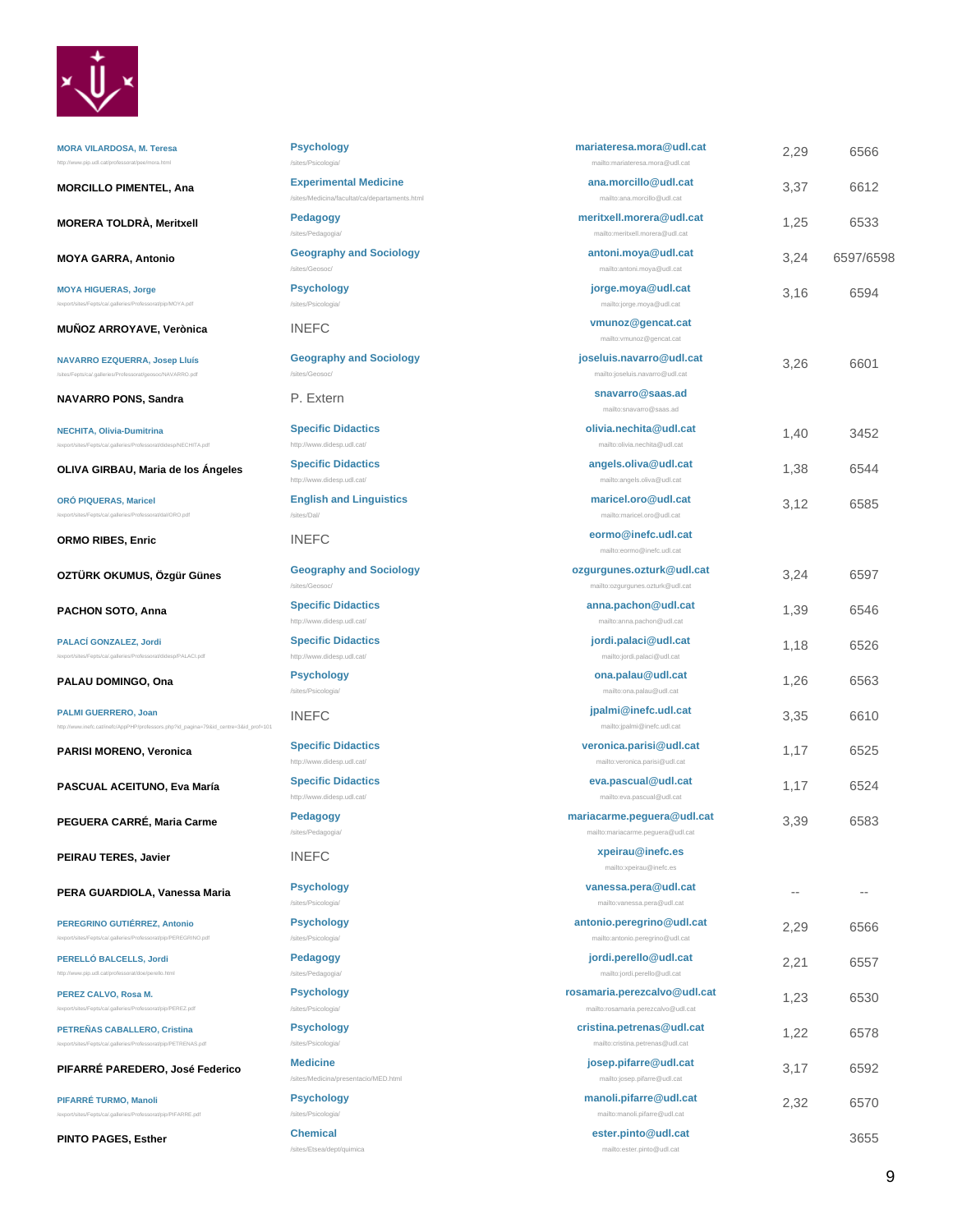

| <b>Geography and Sociology</b><br>/sites/Geosoc/                              | alba.pirla@udl.cat<br>mailto:alba.pirla@udl.cat                      | 3,25                    | 6595 |
|-------------------------------------------------------------------------------|----------------------------------------------------------------------|-------------------------|------|
| <b>INEFC</b>                                                                  | tplanas@inefc.udl.cat<br>mailto:tplanas@inefc.udl.cat                |                         |      |
| <b>Specific Didactics</b><br>http://www.didesp.udl.cat/                       | nuria.pol@udl.cat<br>mailto:nuria.pol@udl.cat                        | 1,18                    | 6527 |
| <b>Psychology</b><br>/sites/Psicologia/                                       | inesf.polo@udl.cat<br>mailto:inesf.polo@udl.cat                      | 1,25                    | 6532 |
| <b>INFFC</b>                                                                  | eduard.pons@gencat.cat<br>mailto:eduard.pons@gencat.cat              |                         |      |
| <b>INEFC</b>                                                                  | qprat@inefc.udl.cat<br>mailto:qprat@inefc.udl.cat                    |                         |      |
| <b>Pedagogy</b><br>/sites/Pedagogia/                                          | maria.priego@udl.cat<br>mailto:maria.priego@udl.cat                  | 2,28                    | 6564 |
| <b>History</b><br>http://web.udl.es/dept/historia                             | joel.prieto@udl.cat<br>mailto:joel.prieto@udl.cat                    |                         |      |
| <b>Catalan Filology and Comunication</b><br>/sites/Filcat/                    | maite.puig@udl.cat<br>mailto:maite.puig@udl.cat                      | 3,35                    | 6610 |
| <b>INEFC</b>                                                                  | spuigarnau@inefc.es<br>mailto:spuigamau@inefc.es                     |                         |      |
| <b>English and Linguistics</b><br>/sites/Dal/                                 | esther.pujolras@udl.cat<br>mailto:esther.pujolras@udl.cat            |                         |      |
| <b>Specific Didactics</b><br>http://www.didesp.udl.cat/                       | danae.quiroz@udl.cat<br>mailto:danae.quiroz@udl.cat                  | 1,31                    | 6608 |
| <b>Psychology</b><br>/sites/Psicologia/                                       | sonia.ramos@udl.cat<br>mailto:sonia.ramos@udl.cat                    | 1,26                    | 6563 |
| <b>Psychology</b><br>/sites/Psicologia/                                       | anabel.ramos@udl.cat<br>mailto:anabel.ramos@udl.cat                  | 3,06                    | 3374 |
| <b>INEFC</b>                                                                  | freig@inefc.es<br>mailto:freig@inefc.es                              |                         |      |
| <b>Specific Didactics</b><br>http://www.didesp.udl.cat/                       | joaquim.reverter@udl.cat<br>mailto:joaquim.reverter@udl.cat          | 1,20                    | 6508 |
| <b>Experimental Medicine</b><br>/sites/Medicina/facultat/ca/departaments.html | judit.ribas@udl.cat<br>mailto:judit.ribas@udl.cat                    | Lab 2,2 (Ed.<br>Biomedi | 2936 |
| Conveni FEPTS-Dept.Ensenyament                                                | jordi.ribera@udl.cat<br>mailto:jordi.ribera@udl.cat                  | 2,29                    | 6566 |
| <b>Specific Didactics</b><br>http://www.didesp.udl.cat/                       | david.riberanebot@udl.cat<br>mailto:david.riberanebot@udl.cat        | 1,18                    | 6526 |
| <b>Psychology</b><br>/sites/Psicologia/                                       | ramona.ribes@udl.cat<br>mailto:ramona.ribes@udl.cat<br>aric@inefc.es | 2,30                    | 6568 |
| <b>INEFC</b>                                                                  | mailto:aric@inefc.es                                                 |                         |      |
| <b>Mathematics</b><br>http://www.matematica.udl.es/                           | maria.ricartaranda@udl.cat<br>mailto:maria.ricartaranda@udl.cat      | 3,19                    | 6590 |
| <b>Specific Didactics</b><br>http://www.didesp.udl.cat/                       | marta.ricart@udl.cat<br>mailto:marta.ricart@udl.cat                  | 1,31                    | 6608 |
| <b>INEFC</b>                                                                  | mrion@gencat.cat<br>mailto:mrion@gencat.cat                          |                         |      |
| <b>Environtment and Sciences of the Soil</b>                                  | jordi.rocarafos@udl.cat                                              | ETSEA E3                | 2603 |
| /sites/Etsea/dept/macs/<br><b>INEFC</b>                                       | mailto:jordi.rocarafos@udl.cat<br>rrodriguez@inefc.udl.cat           | 3,11                    |      |
| <b>English and Linguistics</b>                                                | mailto:rrodriguez@inefc.udl.cat<br>diana.rodriguez@udl.cat           | 3,17                    | 6592 |
| /sites/Dal/<br><b>Specific Didactics</b>                                      | mailto:diana.rodriguez@udl.cat<br>josepmaria.rodriguez@udl.cat       | 1.17                    | 6524 |

mailto:josepmaria.rodriguez@udl.cat

**PIRLA SANTAMARIA, Alba** /export/sites/Fepts/ca/.galleries/Professorat/geosoc/PIRLA.pdf

**PLANAS ANZANO, Antoni** 

**POL I VILAGRASA, Núria** 

**[POLO IZQUIERDO, Inés F.](http://www.pip.udl.cat/professorat/pee/polo.html)** <http://www.pip.udl.cat/professorat/pee/polo.html>

**PONS ALCALÀ, Eduard** 

**PRAT AMBRÒS, Queralt** 

**PRIEGO OJEDA, Maria Pedagogy**

**PRIETO POVEDA, Joel** 

**PUIG TARRÉ, Maite** 

**PUIGARNAU COMA, Sílvia** 

**PUJOLRAS NOGUER, Esther** 

**QUIROZ LLOBET, Dànae**

**RAMOS PERDIGUES, Sonia** 

/export/sites/Fepts/ca/.galleries/Professorat/didesp/QUIROZ.pdf

**RAMOS PLA, Ana Isabel** 

**REIG CAMPS, Francesc Josep** 

**REVERTER MASIÀ, Joaquin** /export/sites/Fepts/ca/.galleries/Professorat/didesp/REVERTER.pdf

**RIBAS FORTUNY, Judit** 

**RIBERA MORENO, Jordi** 

**RIBERA NEBOT, David** 

**RIBES CASTELLS, Ramona** /export/sites/Fepts/ca/.galleries/Professorat/pip/RIBES\_v0.pdf

**RIC DIEZ, Angel** 

**RICART ARANDA, Maria** /export/sites/Fepts/ca/.galleries/Professorat/matematica/RICART.pdf

**RICART ARANDA, Marta** 

**RION RAVENTÓS, Marina** 

**[ROCA RAFOS, Jordi](http://www.deptetsea.udl.cat/dept/macs/cat/personal/roca.html)** <http://www.deptetsea.udl.cat/dept/macs/cat/personal/roca.html>

**RODRÍGUEZ ARREGUI, Rosa** 

**RODRÍGUEZ BONET, Diana** 

**RODRÍGUEZ CABRERA, Josep Maria [Specific Didactics](http://www.didesp.udl.cat/)**

<http://www.didesp.udl.cat/>

10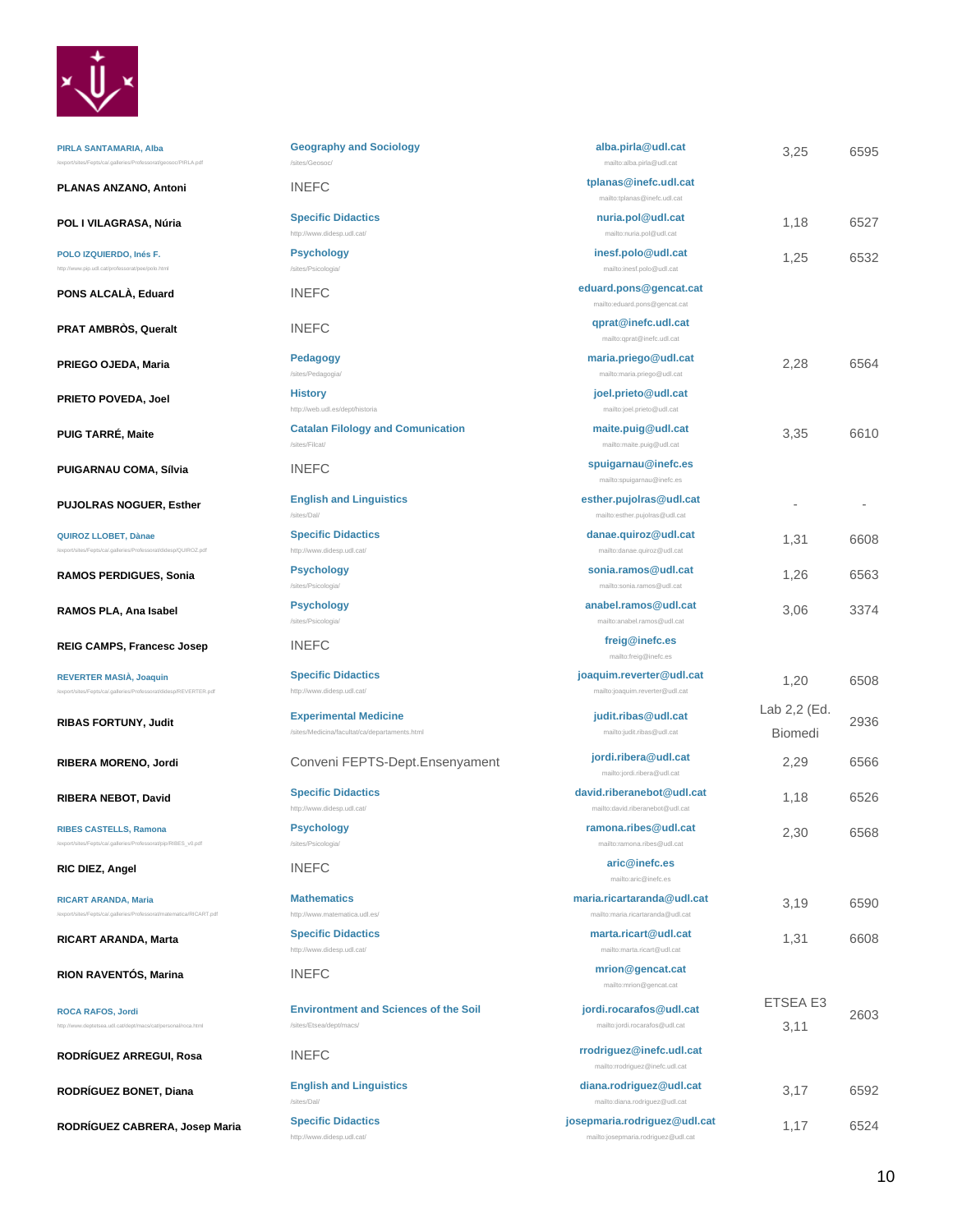

| RODRÍGUEZ GONZÁLEZ, Javier David                                                                    | <b>INEFC</b>                                            | jrodriguez@gencat.cat<br>mailto:jrodriguez@gencat.cat         |                  |      |
|-----------------------------------------------------------------------------------------------------|---------------------------------------------------------|---------------------------------------------------------------|------------------|------|
| ROLDAN FARRÉS, Mònica                                                                               | <b>Specific Didactics</b><br>http://www.didesp.udl.cat/ | monica.roldan@udl.cat<br>mailto:monica.roldan@udl.cat         | 1,17             | 6524 |
| <b>ROS MORENTE, Agnès</b><br>/export/sites/Fepts/ca/.galleries/Professorat/pip/ROS_v0.pdf           | <b>Pedagogy</b><br>/sites/Pedagogia/                    | agnes.ros@udl.cat<br>mailto:agnes.ros@udl.cat                 | 2,28             | 6564 |
| <b>ROSELL FARRE, M. José</b><br>/export/sites/Fepts/ca/.galleries/Professorat/geosoc/ROSELL.pdf     | <b>Geography and Sociology</b><br>/sites/Geosoc/        | mariajose.rosell@udl.cat<br>mailto:mariajose.rosell@udl.cat   | 3,29             | 6603 |
| ROURE NIUBÓ, Montserrat                                                                             | P. Extern                                               | montse.roure@udl.cat<br>mailto:montse.roure@udl.cat           |                  |      |
| <b>RUIZ SANCHEZ, Pedro</b>                                                                          | <b>INEFC</b>                                            | pruiz@inefc.udl.cat<br>mailto:pruiz@inefc.udl.cat             |                  |      |
| RUBIÓ BALAGUÉ, Imma                                                                                 | <b>Psychology</b><br>/sites/Psicologia/                 | imma.rubio.udl.cat<br>mailto:imma.rubio.udl.cat               | 2,29             | 6566 |
| <b>SABATÉ DALMAU, Maria</b><br>/export/sites/Fepts/ca/.galleries/Professorat/dal/SABATE.pdf         | <b>English and Linguistics</b><br>/sites/Dal/           | maria.sabate@udl.cat<br>mailto:maria.sabate@udl.cat           | 2,20<br>Rectorat | 3173 |
| SABATÉ NAVARRO, Miquel                                                                              | <b>Specific Didactics</b><br>http://www.didesp.udl.cat/ | miguelluis.sabate@udl.cat<br>mailto:miguelluis.sabate@udl.cat | 1,35             | 6641 |
| <b>SAENZ HERNANDEZ, Isabel</b>                                                                      | <b>Geography and Sociology</b><br>/sites/Geosoc/        | isabel.saenz@udl.cat<br>mailto:isabel.saenz@udl.cat           | 1,05             | 6624 |
| <b>SAIZ CAYUELA, Cristina</b>                                                                       | <b>Psychology</b><br>/sites/Psicologia/                 | cristina.saiz@udl.cat<br>mailto:cristina.saiz@udl.cat         | 2,37             | 6531 |
| <b>SALA GÜELL, Teresa</b><br>/export/sites/Fepts/ca/.galleries/Professorat/pip/SALA_T.pdf           | <b>Pedagogy</b><br>/sites/Pedagogia/                    | teresa.sala@udl.cat<br>mailto:teresa.sala@udl.cat             | 2,18             | 6554 |
| <b>SALAS SANTANDREU, Cristòfol</b>                                                                  | <b>INEFC</b>                                            | csalas@inefc.udl.cat<br>mailto:csalas@inefc.udl.cat           |                  |      |
| <b>SALAT TORRES, Júlia</b><br>http://www.math.udl.cat/staff_JuliaSalatTorres                        | <b>Mathematics</b><br>http://www.matematica.udl.es/     | julia.salat@udl.cat<br>mailto:julia.salat@udl.cat             | 3,19             | 6590 |
| <b>SALLA MATEU, Anna</b><br>/export/sites/Fepts/ca/.galleries/Professorat/psicologia/SALLA.pdf      | <b>Psychology</b><br>/sites/Psicologia/                 | anna.salla@udl.cat<br>mailto:anna.salla@udl.cat               | 1,25             | 6532 |
| <b>SALVATIERRA MONFORT, Laura</b>                                                                   | <b>Specific Didactics</b><br>http://www.didesp.udl.cat/ | laura.salvatierra@udl.cat<br>mailto:laura.salvatierra@udl.cat | 1,31             | 6608 |
| <b>SANCHEZ BOIRA, Imma</b><br>/export/sites/Fepts/ca/.galleries/Professorat/didesp/SANCHEZ.pdf      | <b>Specific Didactics</b><br>http://www.didesp.udl.cat/ | imma.sanchezboira@udl.cat<br>mailto:imma.sanchezboira@udl.cat | 1,35             | 6641 |
| SANCHEZ CARCELÉN, Dolores Maria                                                                     | <b>Pedagogy</b><br>/sites/Pedagogia/                    | lola.sanchez@udl.cat<br>mailto:lola.sanchez@udl.cat           | 2,20             | 3486 |
| <b>SANCHEZ GONZÁLEZ, Anarbella</b><br>http://www.pip.udl.cat/professorat/ps/sanchez.html            | <b>Psychology</b><br>/sites/Psicologia/                 | anarbella.sanchez@udl.cat<br>mailto:anarbella.sanchez@udl.cat | 1,26             | 6563 |
| <b>SANSÓ GALIAY, Clara Maria</b><br>/export/sites/Fepts/ca/.galleries/Professorat/pip/SANSO.pdf     | <b>Psychology</b><br>/sites/Psicologia/                 | clara.sanso@udl.cat<br>mailto:clara.sanso@udl.cat             | 1,28             | 6574 |
| SANUY BESCOS, Francisco Javier                                                                      | <b>INEFC</b>                                            | xsanuy@inefc.udl.cat<br>mailto:xsanuy@inefc.udl.cat           |                  |      |
| <b>SANVICEN TORNÉ, Paquita</b><br>/export/sites/Fepts/ca/.galleries/Professorat/geosoc/SANVICEN.pdf | <b>Geography and Sociology</b><br>/sites/Geosoc/        | paquita.sanvicen@udl.cat<br>mailto:paquita.sanvicen@udl.cat   | 3,21             | 6587 |
| SARRI SOTERES, Sílvia                                                                               | <b>Psychology</b><br>/sites/Psicologia/                 | silvia.sarri@udl.cat<br>mailto:silvia.sarri@udl.cat           | 2,28             | 6565 |
| <b>SAURET VIDAL, Jesús</b>                                                                          | <b>Specific Didactics</b><br>http://www.didesp.udl.cat/ | jesus.sauret@udl.cat<br>mailto:jesus.sauret@udl.cat           | 1,35             | 6541 |
| SEGUI URBANEJA, Jordi                                                                               | <b>INEFC</b>                                            | jsegui@inefc.es<br>mailto:jsegui@inefc.es                     |                  |      |
| <b>SEGURA TORRES, Joan</b><br>/export/sites/Fepts/ca/.galleries/Professorat/pip/SEGURA.pdf          | Pedagogy<br>/sites/Pedagogia/                           | joan.segura@udl.cat<br>mailto:joan.segura@udl.cat             | 1,25             | 6533 |
| <b>SELFA SASTRE, Moisés</b>                                                                         | <b>Specific Didactics</b>                               | moises.selfa@udl.cat                                          | 1,15             | 6521 |

mailto:moises.selfa@udl.cat

**fernando.senar@udl.cat** mailto:fernando.senar@udl.cat

/export/sites/Fepts/ca/.galleries/Professorat/didesp/SELFA2.pdf

**SENAR MORERA, Fernando Psychology**

<http://www.didesp.udl.cat/>

/sites/Psicologia/

1,05 6624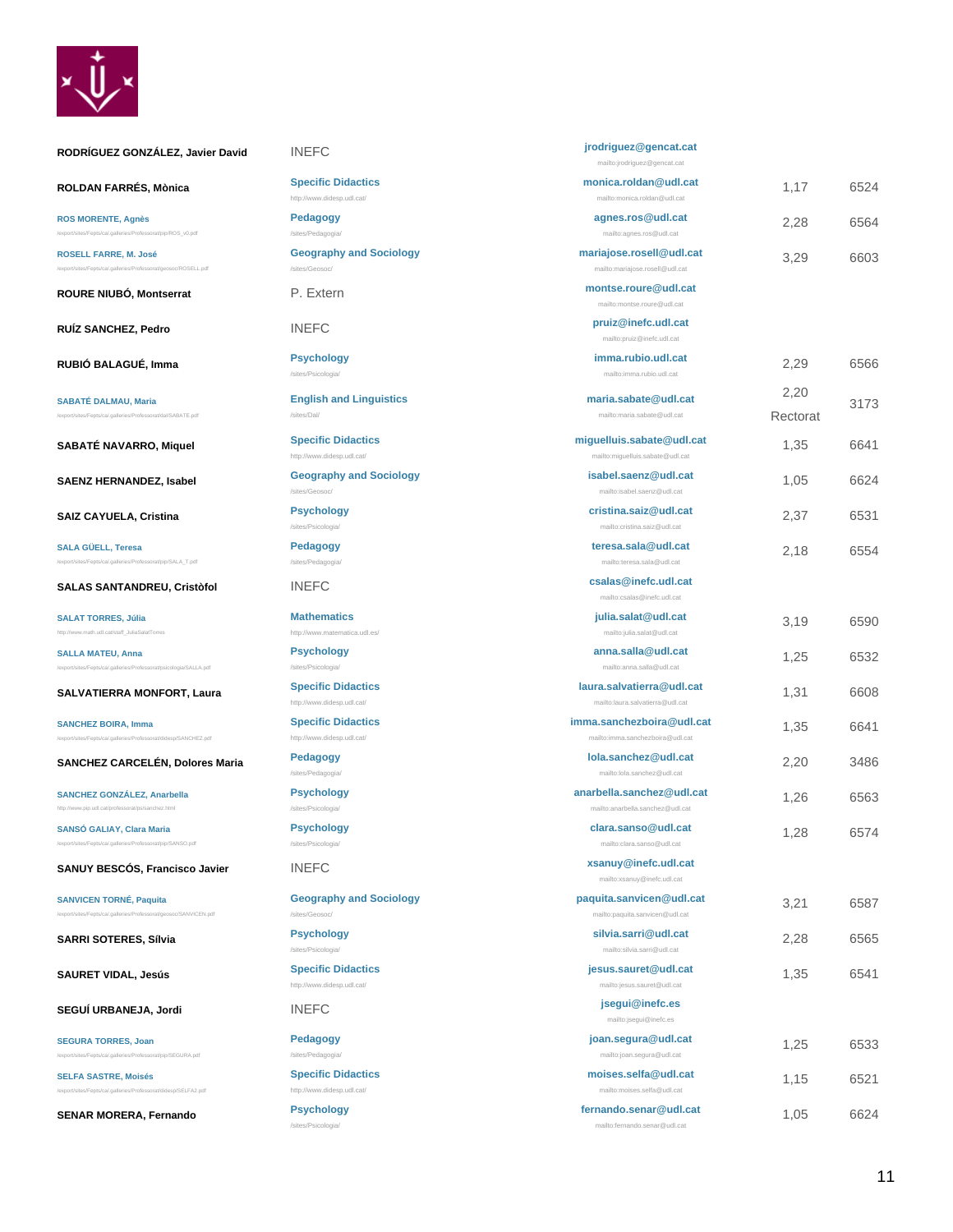

| <b>SERENTILL RUBIO, Josep</b>                                                                       | Pedagogy<br>/sites/Pedagogia/                              | josep.serentill@udl.cat<br>mailto:josep.serentill@udl.cat             | 2,21 | 6557 |
|-----------------------------------------------------------------------------------------------------|------------------------------------------------------------|-----------------------------------------------------------------------|------|------|
| <b>SERNA BARDAVIO, Jorge</b>                                                                        | <b>INEFC</b>                                               | jserna@inefc.es<br>mailto:jserna@inefc.es                             |      |      |
| SERRA TERSA, Maria Pilar                                                                            | Conveni FEPTS-Dept.Ensenyament                             | pilarserra@pip.udl.cat<br>mailto:pilarserra@pip.udl.cat               | 2,20 | 6556 |
| <b>SERRANO GIMÉNEZ, Anna</b><br>/export/sites/Fepts/ca/.galleries/Professorat/didesp/SERRANO.pdf    | <b>Specific Didactics</b><br>http://www.didesp.udl.cat/    | anna.serrano@udl.cat<br>mailto:anna.serrano@udl.cat                   | 1,12 | 6518 |
| <b>SIMON MARTIN, Meritxell</b>                                                                      | Pedagogy<br>/sites/Pedagogia/                              | meritxell.simon@udl.cat<br>mailto:meritxell.simon@udl.cat             | 2,23 | 6559 |
| SINFREU BERGUÉS, Maria Eugènia                                                                      | <b>INEFC</b>                                               |                                                                       |      |      |
| <b>SIRVENT CASAS, Santi</b>                                                                         | <b>Mathematics</b><br>http://www.matematica.udl.es/        | santi.sirvent@udl.cat<br>mailto:santi.sirvent@udl.cat                 | 3.19 | 6590 |
| SISCART PIFARRÉ, Ester                                                                              | <b>Geography and Sociology</b><br>/sites/Geosoc/           | esther.siscart@udl.cat<br>mailto:esther.siscart@udl.cat               | 3,24 | 6597 |
| SOLÀ CORTADA, Iris                                                                                  | <b>Specific Didactics</b><br>http://www.didesp.udl.cat/    | iris.sola@udl.cat<br>mailto:iris.sola@udl.cat                         | 1,12 | 6517 |
| SOLÉ LLUSSÀ, Anna                                                                                   | <b>Specific Didactics</b><br>http://www.didesp.udl.cat/    | anna.sole@udl.cat<br>mailto:anna.sole@udl.cat                         | 1,30 | 6640 |
| SOLÍS SOLÍS, Juan Manuel                                                                            | <b>Geography and Sociology</b><br>/sites/Geosoc/           | juanma.solis@udl.cat<br>mailto:juanma.solis@udl.cat                   |      |      |
| <b>SOLDEVILA BENET, Anna</b><br>/export/sites/Fepts/ca/.galleries/Professorat/pip/SOLDEVILA.pdf     | <b>Pedagogy</b><br>/sites/Pedagogia/                       | anna.soldevila@udl.cat<br>mailto:anna.soldevila@udl.cat               | 2,17 | 6553 |
| <b>SOTILLO SAEZ, Esther</b><br>/export/sites/Fepts/ca/.galleries/Professorat/psicologia/SOTILLO.pdf | <b>Psychology</b><br>/sites/Psicologia/                    | esther.sotillo@udl.cat<br>mailto:esther.sotillo@udl.cat               | 2,28 | 6564 |
| STÖBER, Karen<br>/export/sites/Fepts/ca/.galleries/Professorat/historia/STOBER.pdf                  | <b>Specific Didactics</b><br>http://www.didesp.udl.cat/    | karen.stober@udl.cat<br>mailto:karen.stober@udl.cat                   | 1,34 | 6540 |
| SUÏLS SUBIRÀ, Jordi                                                                                 | <b>Catalan Filology and Comunication</b><br>/sites/Filcat/ | jordi.suils@udl.cat<br>mailto:jordi.suils@udl.cat                     |      | 3116 |
| <b>SUBARROCA BULLICH, Sandra</b><br>/export/sites/Fepts/ca/.galleries/Professorat/pip/SUBARROCA.pdf | <b>Psychology</b><br>/sites/Psicologia/                    | sandra.subarroca@udl.cat<br>mailto:sandra.subarroca@udl.cat           | 2,29 | 6566 |
| <b>TAHULL FORT, Juan Antonio</b><br>/export/sites/Fepts/ca/.galleries/Professorat/geosoc/TAHULL.pdf | <b>Geography and Sociology</b><br>/sites/Geosoc/           | joan.tahull@udl.cat<br>mailto:joan.tahull@udl.cat                     |      | 3370 |
| <b>TEJADA GALLARDO, Claudia</b><br>/export/sites/Fepts/ca/.galleries/Professorat/pip/TEJADA.pdf     | <b>Psychology</b><br>/sites/Psicologia/                    | claudia.tejada@udl.cat<br>mailto:claudia.tejada@udl.cat               | 2,37 | 6531 |
| <b>TELLA PAMIES, Sergi</b>                                                                          | <b>History</b><br>http://web.udl.es/dept/historia          | sergi.tella@udl.cat<br>mailto:sergi.tella@udl.cat                     |      |      |
| <b>TESTA, Giulia</b>                                                                                | P. Extern                                                  |                                                                       | 2,29 | 6566 |
| TICO CAMI, Jordi                                                                                    | <b>INEFC</b>                                               | jtico@inefc.udl.cat<br>mailto:jtico@inefc.udl.cat                     |      |      |
| <b>TOLMOS TENA, Antoni</b><br>/export/sites/Fepts/ca/.galleries/Professorat/didesp/TOLMOS.pdf       | <b>Specific Didactics</b><br>http://www.didesp.udl.cat/    | antoni.tolmos@udl.cat<br>mailto:antoni.tolmos@udl.cat                 | 1,37 | 6543 |
| <b>TORRELLES NADAL, Cristina</b>                                                                    | <b>INEFC</b>                                               | ctorrelles@gencat.cat<br>mailto:ctorrelles@gencat.cat                 |      |      |
| <b>TORRENTS MARTIN, Carlota</b>                                                                     | <b>INEFC</b>                                               | ctorrents@inefc.udl.cat<br>mailto:ctorrents@inefc.udl.cat             |      |      |
| <b>TORRES CASADO, Guillermo</b>                                                                     | <b>INEFC</b>                                               | gtorres@inefc.es<br>mailto:gtorres@inefc.es                           |      |      |
| <b>TORRES FLORENSA, Núria</b>                                                                       | <b>Psychology</b><br>/sites/Psicologia/                    | nuria.torresflorensa@udl.cat<br>mailto:nuria.torresflorensa@udl.cat   | 2,28 | 6565 |
| <b>TORRES GONZALEZ, Teresa</b>                                                                      | <b>Geography and Sociology</b><br>/sites/Geosoc/           | teresa.torresgonzalez@udl.cat<br>mailto:teresa.torresgonzalez@udl.cat | 3,10 | 6582 |
| <b>TRUJILLO PATON, Laura</b>                                                                        | <b>Psychology</b><br>/sites/Psicologia/                    | laura.trujillo@udl.cat<br>mailto:laura.trujillo@udl.cat               |      | 2496 |
| URIETA SABATÉ, Patricia                                                                             | <b>Psychology</b><br>/sites/Psicologia/                    | patricia.urieta@udl.cat<br>mailto:patricia.urieta@udl.cat             |      |      |